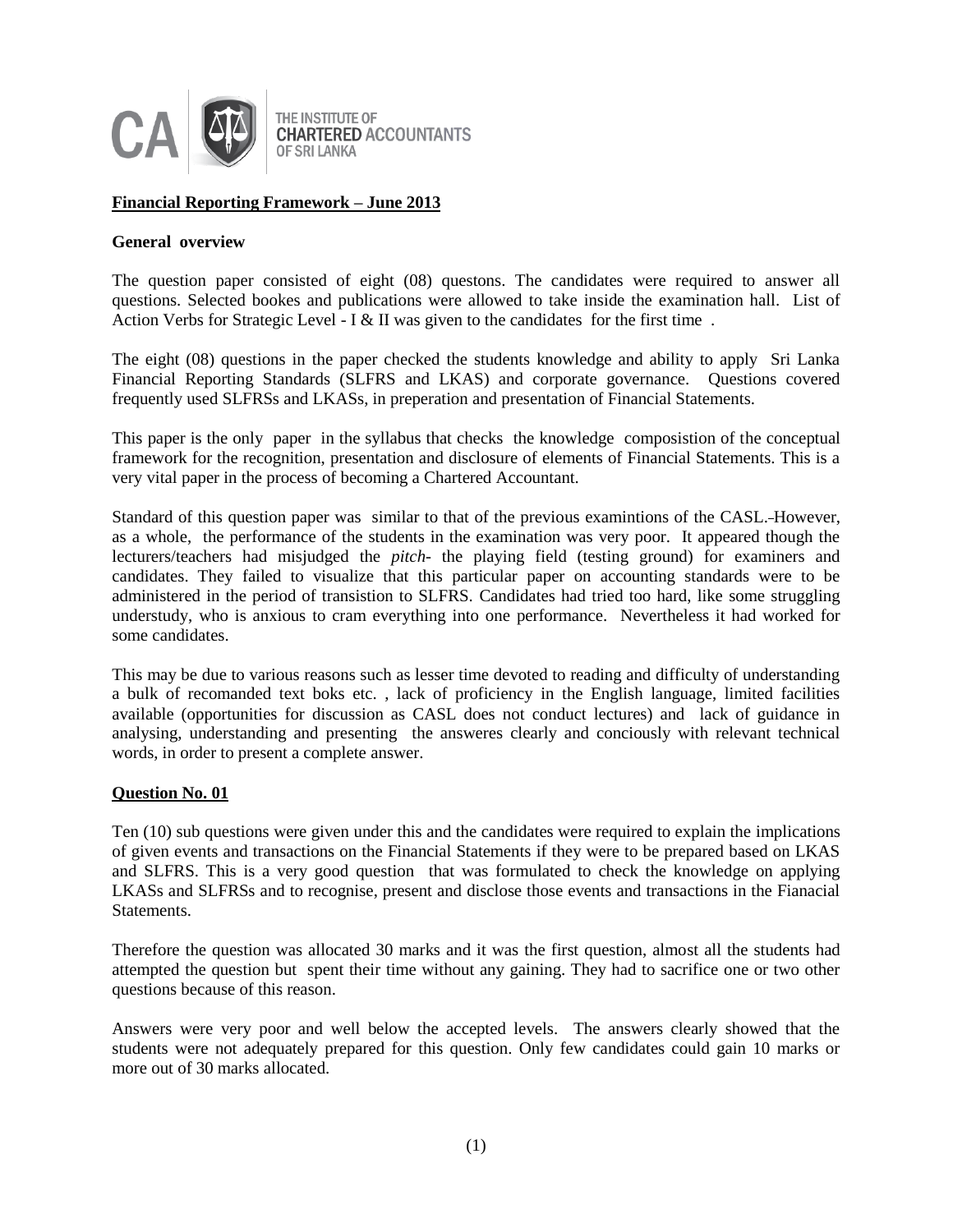Fair number of students had answered well for parts (b) and ( j), which checked the implications of Treasury Bills of Government of Sri Lanka and Borrowing costs.

## **Question No. 02**

This question has two parts, (a) and (b). Each part had been allocated 5 marks.

The question (a) was on SLFRS 2, Share- Based Payments. This part of the question has given a practical case, only of two lines in length, with respect to an option offered by the management of a particular company to its employees.

Part I of the question has asked to state the" Grant Date" of the option. This question is a direct question and expected mere writing of a date, which is given in the case itself. Most of the students had given the correct answer.

Part II of the question had asked the students to explain with reasons when the Company should start accruing employee benefit. The expected answer has two parts, exact time and reasons . Only few could give the answer to "when" and the correct explanation had not been given by almost all.

Part (b) of the question had two parts, I and II, which was based on a practical case of three lines of text. Fair number of students attempted this part of the question successfully and obtained reasonable marks.

# **Question No. 03**

This question has two parts, (a) and (b). Each part had been allocated 5 marks. It was based on the SLFRS 24 - Related Party disclosures.

Part (a) required candidates to advice the management the disclosure requirements on the relationship between parent and subsidiaries. Fair number of students had attempted to this part of the question and could earn some marks. However if the students referred to the Standard more carefully full markes allocated could have been obtaind by producing a rich answer. The students need to be familiar with relevent Standards in order to select the correct sections for reference in an Open Book Examination. Part (b) was on a housing benefit provided to a key management person. The case given in relation to this part of the question included details of the property given to its employee with the value of property 40 years ago, depreciation policy adoppted, the current market value of the property and its current market rental per month.

Most of the candidates had misunderstood and considered this part of the question as requiring the entries for presentation of Property, Plant and Equipment under the revaluation model, instead as a disclosure of housing benefit provided to a key management person. Few had given the correct answers and earned marks.

## **Question No. 04**

This question has four parts,  $(a),(b), (c)$  and  $(d)$ . Total marks allocated was 10. This question was based on SLFRS 23 – Borrowing Costs.

Almost all the candidates had attempted this question but only few were able to earn reasonable marks. Those who were familiar with the relevant Standard had understood the question and could earn reasonable marks for this question. But that cannot be considered as a level of satisfactory marks for a question on a very familiar and repetedly tested Standard.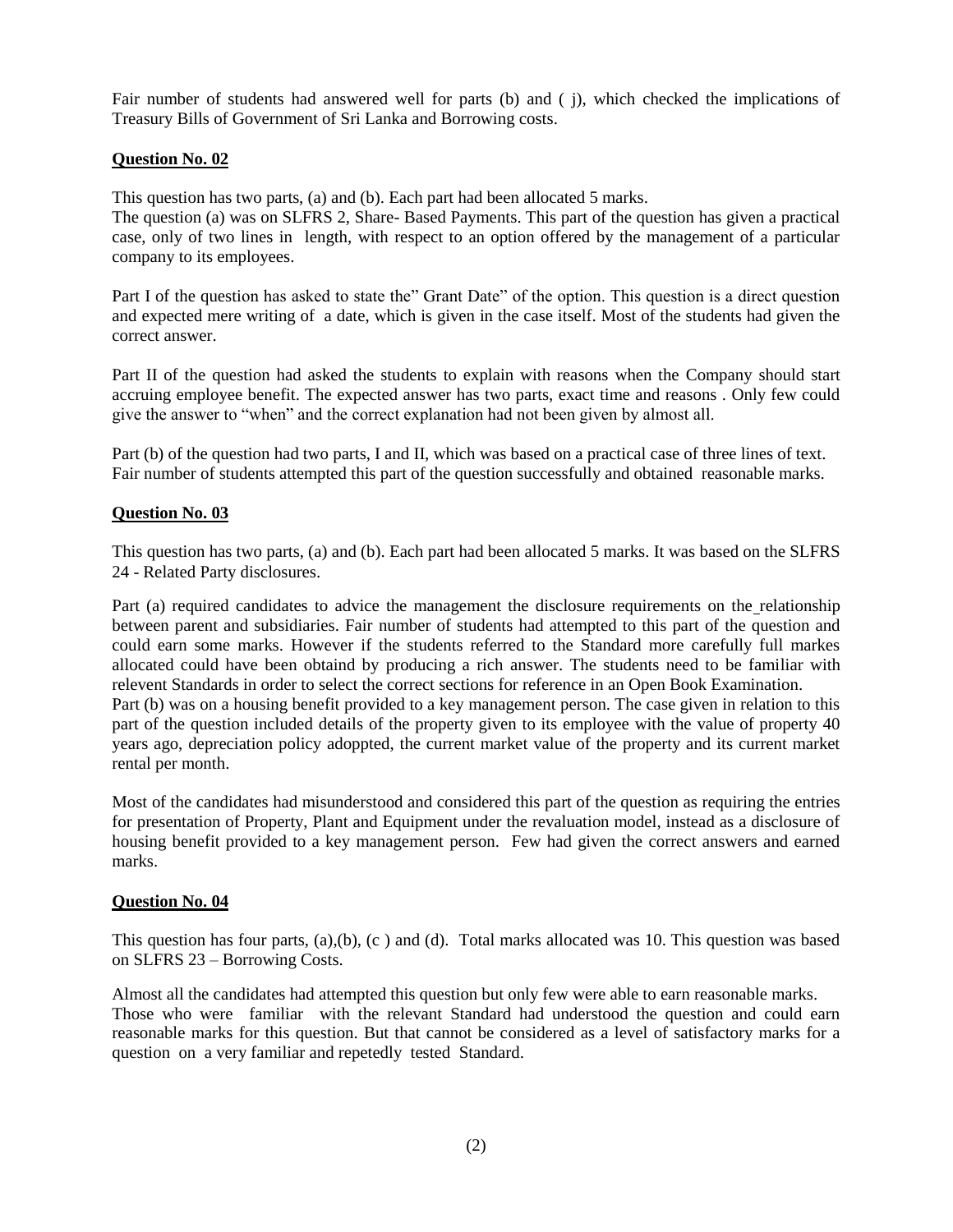## **Question No. 05**

This was a direct question on SLFRS 36 – Impairment of Assets. A single paragraph described the prevailing conditions affecting the business and candidates were required (a) to prepare a "suitable paper" that describes indicators of impairement and (b) to explain the hieararchy to follow in determining the impairement value.

Most of the students could not understand the format of the answer expected by the examiner. The examiner expected to check the students awareness on External and Internal indicators and their ability to relate them to a practical situation given in the case.

Few students could earn the full marks presenting the answer on two column table, one for indicators and the other for the related items in the case. Some seemed to know the answer correctly but failed to present in a logical format. Reasonable marks were awarded for those answers. Most of the candidates had written essay type long answers wasting their limited time without any gain.

Students need to plan the answer and use the correct format when answering questions.

The answer to the second part of the question could have been extracted from the Standard directly but only few seemed familiar with the Standard and extracted the answer from it. They could earn the full marks.

Students need to familiar with Standards in order to get the maximum benefit of an Open Book examination.

## **Question No. 06**

This question was framed on LKAS 28.

Section (a) of the question has tested the knowledge of students on determining whether a particular company is an associate company of another. A three lined case had been given to explain the senario. Fairly a good number of students had atempted the question but few could earn full marks. Since the students were not conversant with the relavent sections of the Standard, they were unable to give the exact answer and hence lost marks.

Section (b) expected an explanation about equity method of accounting for investments in associates. Fairly a good number had attempted this part of the question but few had written a correct and a meaningful answer. Even though others knew the answer they could not present it meaningfully. This may be due to the less experience in presenting answers in English. Students should enhance their skill on writing good English.

#### **Question No. 07**

Part (a) of the question tested SLFRS for SMEs. Fair number of students had attempted this question well. However a reasonable no. of students failed to score for this question and earn reasonable marks. The answer expected by the examiner is not a lenthy one but short and precise. However students had written lengthy and irrelavant answers. Lengthy answers consume more time, damage the preciseness and highlight laguage difiencies.Therefore it is very importat to write short precise answers, to eran adequate marks, consuming only the allocated time for the question. In order to build up this skill, students need to write answers to past papers and compare their own answers with examiner's answers.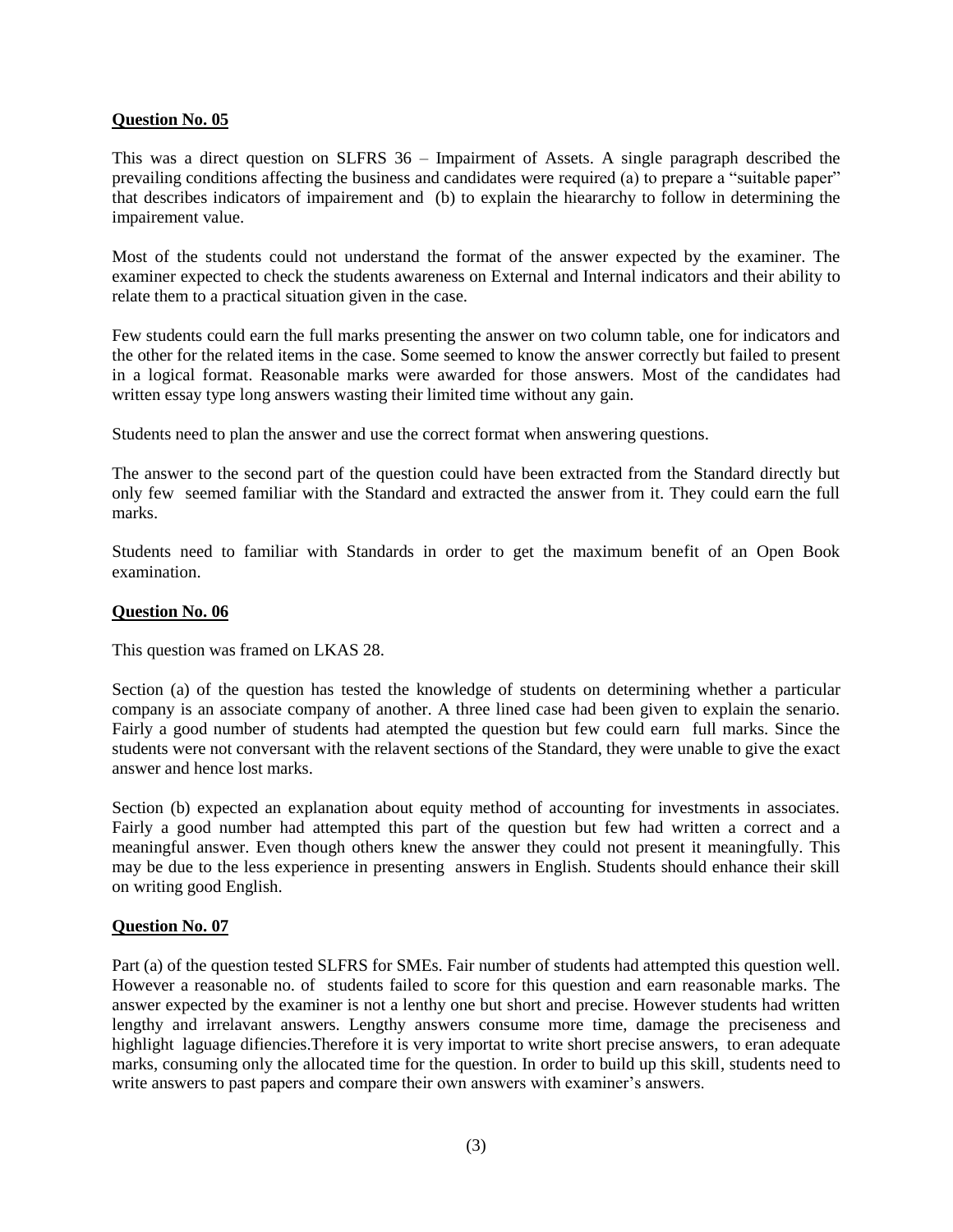Part (b) of the question was on SLFR 8 - Operating Segments. Fairly a good number of students had attempted this question and almost all of them earned reasonable marks.

# **Question No. 08**

Some of the requirements of Code of Best Practice on Corporate Governance was tested in part (a) for this question. This was a direct question that had been tested in recent examinations also. Almost all the students had earned reasonable marks for this question.

Two marks (02) were allocated to the part (b) of the question. Except for few, others could not get marks for this part. The question itself is some what tricky but the same scenario has been explained in the Studty Text.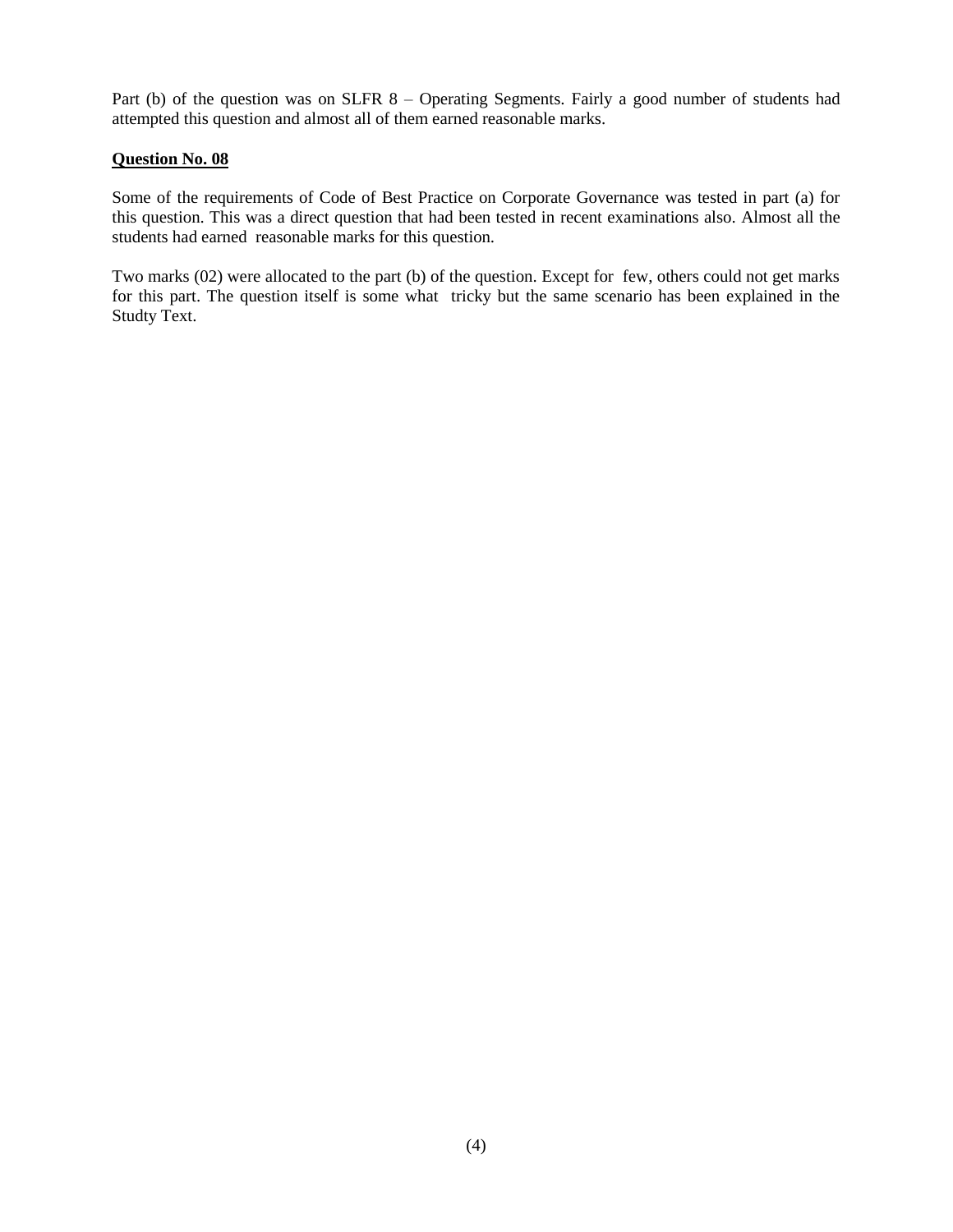

# **Strategic Management Accounting – June 2013**

## **Question No. 01**

### **Understanding the questions**

Part (a) and part (b) were well understood by the candidates. Many candidates had calculated the profit and ROCE and explained why the manager of CC division disagreed with the incentive scheme providing good answers to part (a). In part (b) too, candidates had understood the requirement of the question and calculated the additional number of units required to be sold in the external market for the manager of CC division to be benefited by the ROCE related incentive scheme.

#### **Position (quality) of the answer**

Candidates answers to part (a) were good, a fair number of students calculating the profit and ROCE correctly and explaining why the CC division's manager disagreed with the ROCE based incentive scheme. In part (d) (ii), a fair number of candidates had calculated the transfer price of A and ROCE correctly.

#### **Answers relevant to the question**

Many candidates' answers in part (a), (b) and (c) were relevant to the question. Some had also submitted relevant answers to parts (d) (ii) and (d) (iii). Candidates had used the optimal quantity, calculated in (d) (i) when answering (d) (ii). A fair number mentioned of having to make adjustments to remove the excess (artificial) profit when preparing accounts of the co. and that the information on overall performance of the co. would be misleading. Both being relevant issues for part d (iii) of the question.

### **Subject knowledge of the student**

Candidates knowledge in calculating the ROCE explanation on, disadvantage to division CC from the current incentive scheme and the impact on cm division due to additional units sold to external market were good. Calculation of transfer price of A in (d) (ii) and calculation of external sales and internal transfer quantity of c when CM division sells the optimal quantity in (d) (i) and the resultant profit and ROCE were satisfactorily calculated by fair number of candidates.

#### **Planning (building) the answer**

Planning the answer was good in part (a). Planning the answer to part (c) from answers to part (b) and answer to part (d) (ii) were also satisfactory.

#### **What was bad in the answers**

#### **Understanding the question**

In part (d) (i) majority of the candidates considered the CM divisions contribution profit only, ignoring the contribution profit of CC division, when the question required S/P and quantity, that would maximize company profit.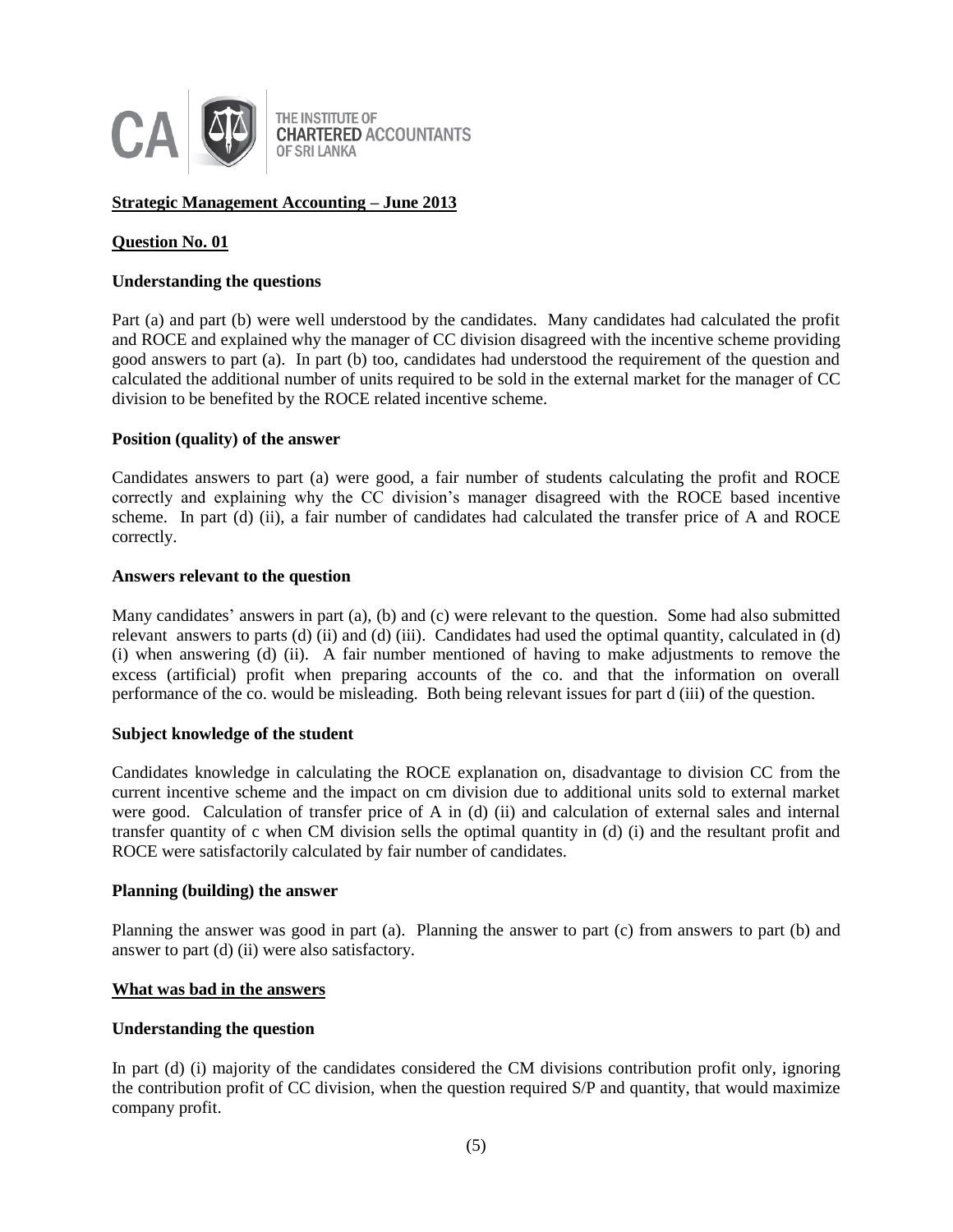In (d) (ii) quite a number of candidates ignored that answer to (d) (ii) has to be based on answer to (d) (i) and the use of dual rate transfer price for A. Instead had used the same quantity and transfer price used in part (a). In parts (a) and (d) (i)  $\&$  (ii), quite a few candidates had ignored that VPC /unit includes purchase cost of A. In part (c) many candidates calculated the new sales quantity and profit without mentioning the impact to CM division from additional sales to external market by division CC.

# **Position (quality) of the answer**

In part (d) (i) majority of candidates considered CM division's profit only, to calculate the company profit maximizing S/P and sales quantity of CM division, ignoring CC division's results, when evaluating the four options. Out of the few candidates who considered CC' division's results., some considered internal transfer sales in arriving at CC division's results. In (d) (ii) some candidates had taken the answer to (d) (i) as sales quantity of CM division but failed to consider the resultant change in internal transfers and external sales of CC division candidates had used the internal transfer and external sales quantities that were relevant to part (a). About half the candidates used the transfer price of A. In part (a) as the transfer price of A in part (d) as well. In part (a) some candidates had omitted the contribution from internal transfers to CM division, in arriving at the profit of CC division.

In (d) (iii) many candidates had given answers such as complicated and time consuming etc. without elaborating.

In part (b), many candidates had used contribution/unit from sales to external market instead of additional contribution/unit from selling to external market in calculating the additional sales of A required to be sold externally for the manager of the CC division to be benefited from the ROCE based incentive scheme.

## **Answer relevant to the question**

In (d) (i) although the question requires the S/P and sales quantity of CM division which would maximize co. profits, majority of the candidates omitted CC division contribution and results when selecting the best option. In (d) (ii) although the question requires that the answer has to be based on the answer to (d) (i), some candidates ignored this requirement.

# **Subject knowledge of the student**

When calculating the profit of CC division, quite a number of candidates omitted the contribution from internal transfers. Further, majority of candidates failed to realize that when considering the option 1 of CM division's S/P and sales quantity which would maximize the Co's profit, CC division's results have to be considered and internal transfers have to be ignored.

# **Common difficulties faced by the candidates**

Candidates don't seem to be planning the answers adequately and failing to take into consideration all the facts relevant to the question, think adequately as well as read the question carefully and identifying the requirements of the question.

For e.g. majority of candidates failed to identify that the profit maximization option from the company's point of view also includes CC division's profit, as the options given in the question were in relation to CM division. Further, in calculating the additional sales of external sales of A required to benefit from the ROCE based incentive scheme, many candidates failed to identify that there is an impact on internal transfers from a change in external sales, thus considering the contribution/ unit from external sales to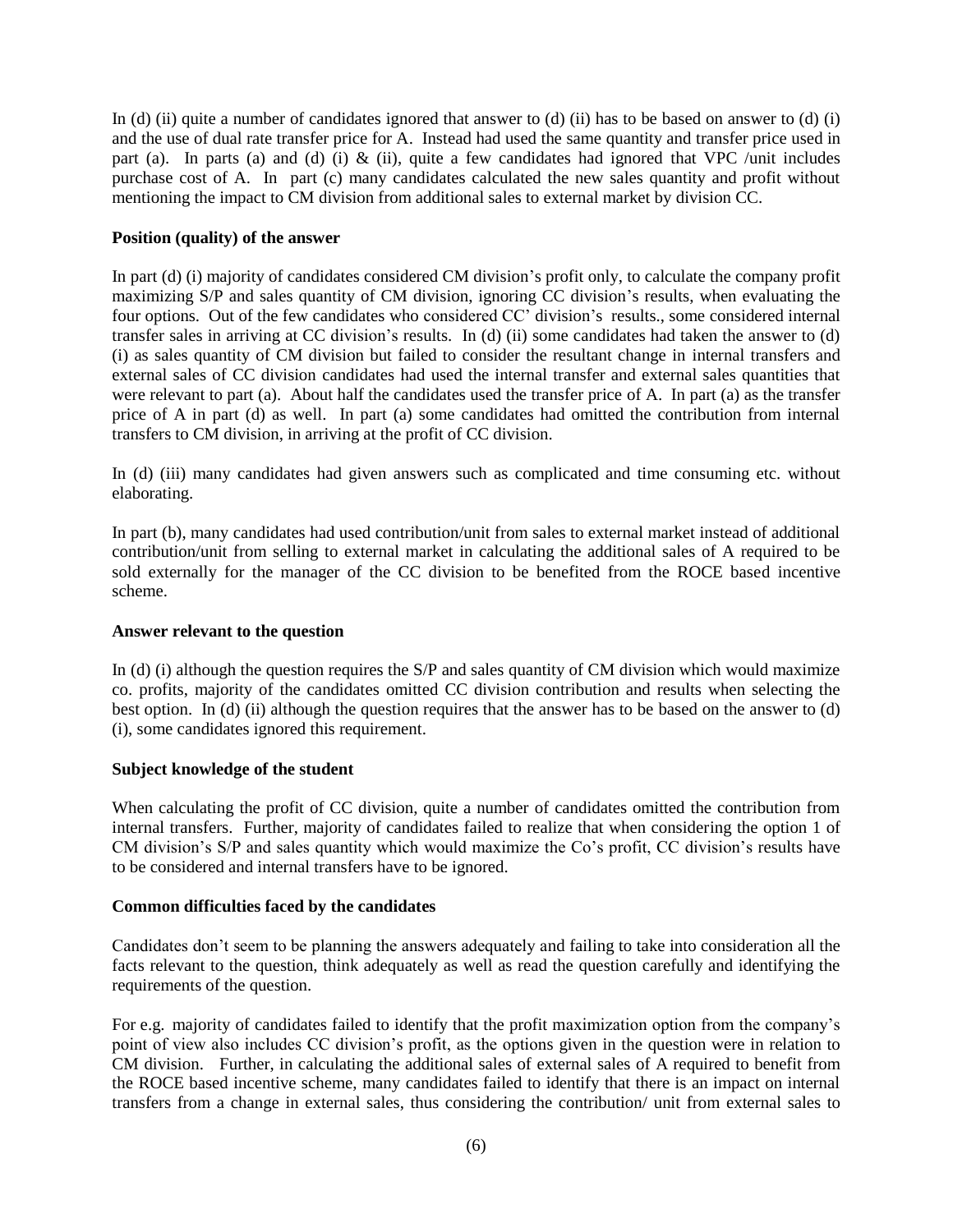calculate the additional external sales required instead of the additional contribution/unit from external sales. In (d) (ii) after using the answer in (d) (i) as sales quantity of CM division.

Some candidates didn't realise that CC's internal transfer and external sales would change accordingly. Candidates failure to read the question properly is evidenced by the failure of some candidates to use the answer in (d) (i) for calculating the answer in (d) (ii) and ignoring the fact that VPC/unit includes purchase cost of A.

## **Possible areas where majority made mistakes**

When selecting the best option of S/P and sales quantity of CM division that would maximize company profits. Majority failed to consider CC division's results in arriving at the division's best option when determining the vc/unit to external market, many hadn't removed the transfer price of two units of A and take the VC of two units of A. Some made the adjustment for one unit only. Many candidates had multiplied FPC/unit with sales quantity of 20,000 instead of budgeted production capacity of 30,000 in arriving at fixed production cost.

Further, in the case of candidates who had calculated the profit of each of the four options, many candidates had different FPC for each of the four options, the FPC/unit being multiplied by the ales quantities. Candidates must remember that fixed costs wouldn't vary with the change in sales quantity, and remain the same regardless of the change in quantities given in the question.

## **Question No. 02**

## **Understanding the question**

Most of the candidates had attempted this question and have understood the question

## **Position (quality) of the answer**

Satisfactory.

**Answers relevant to the question**

Yes.

## **Subject knowledge of the student**

Satisfactory knowledge in marginal costing principles.

## **Planning (building) the answer**

Well planned and properly structured.

#### **What was bad in the answers**

## **Understanding the question**

Some candidates' understanding of the question was poor. Some had misunderstood the cost of direct material and that of the main raw material. Part (c) was misunderstood by a significant number of candidates.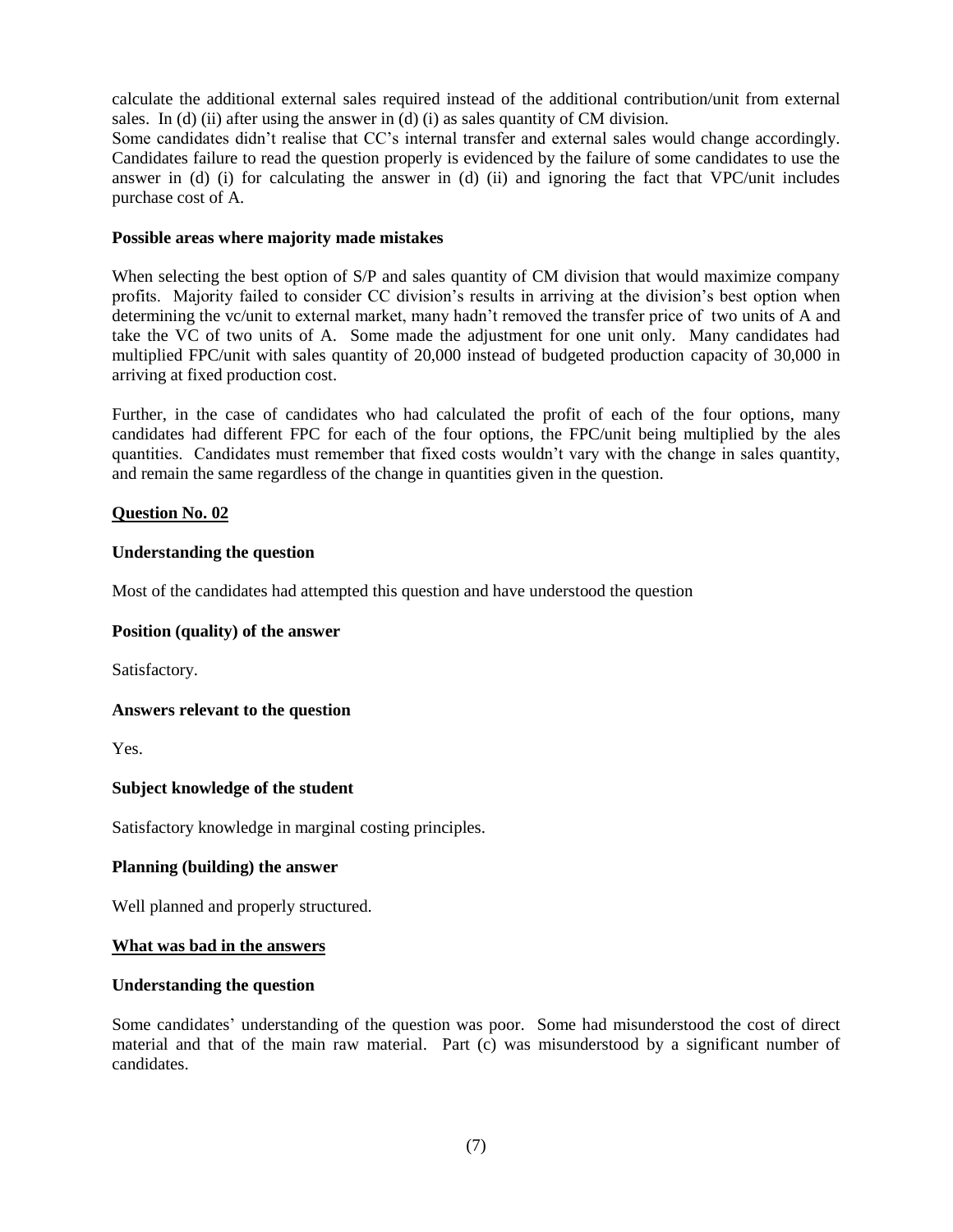## **Position (quality) of the answer**

Answers to pars (c) and (d) were of poor quality.

### **Answer relevant to the question**

Irrelevant answers for part (c) such as break even analysis were submitted. Part (d) answers were not related to operating leverage, candidates computed net profit ratio, profit on sale etc. due to lack of knowledge

## **Subject knowledge of the students**

A number of candidates computed varying FC at different price levels.

## **Planning (building) the answer**

Not much needed, however candidates had tried to use test books structure.

## **Common difficulties faced by the students**

E.g. (i) Loss of 5% of total input incorrectly taken as a total input requirement of 1.05x instead of x/0.95 (ii) productivity reduction of 12% incorrectly considered as 12% increase in tax consumed (instead of x/0.88)

#### **Possible areas where majority made mistakes**

Lack of basic knowledge regarding FC behaviour in operating leverage.

## **Question No. 03**

#### **Understanding the question**

Most of the candidates had understood the question, i.e. linear programming using simplex methodology.

#### **Position (quality) of the answer**

Most of the candidates had answered the part (a) LP model and (b) initial tableau using simplex method. But only few had answered correctly to part (c) as required by the question. However, basic interpretation, i.e. optimum output shadow price, contribution were given correctly by most candidates.

#### **Answer relevant to the question**

Yes, by most candidates

#### **Subject knowledge of the student**

Overall subject knowledge of the students acceptable as they are sufficiently competent on the basics.

## **Planning (building) the answer**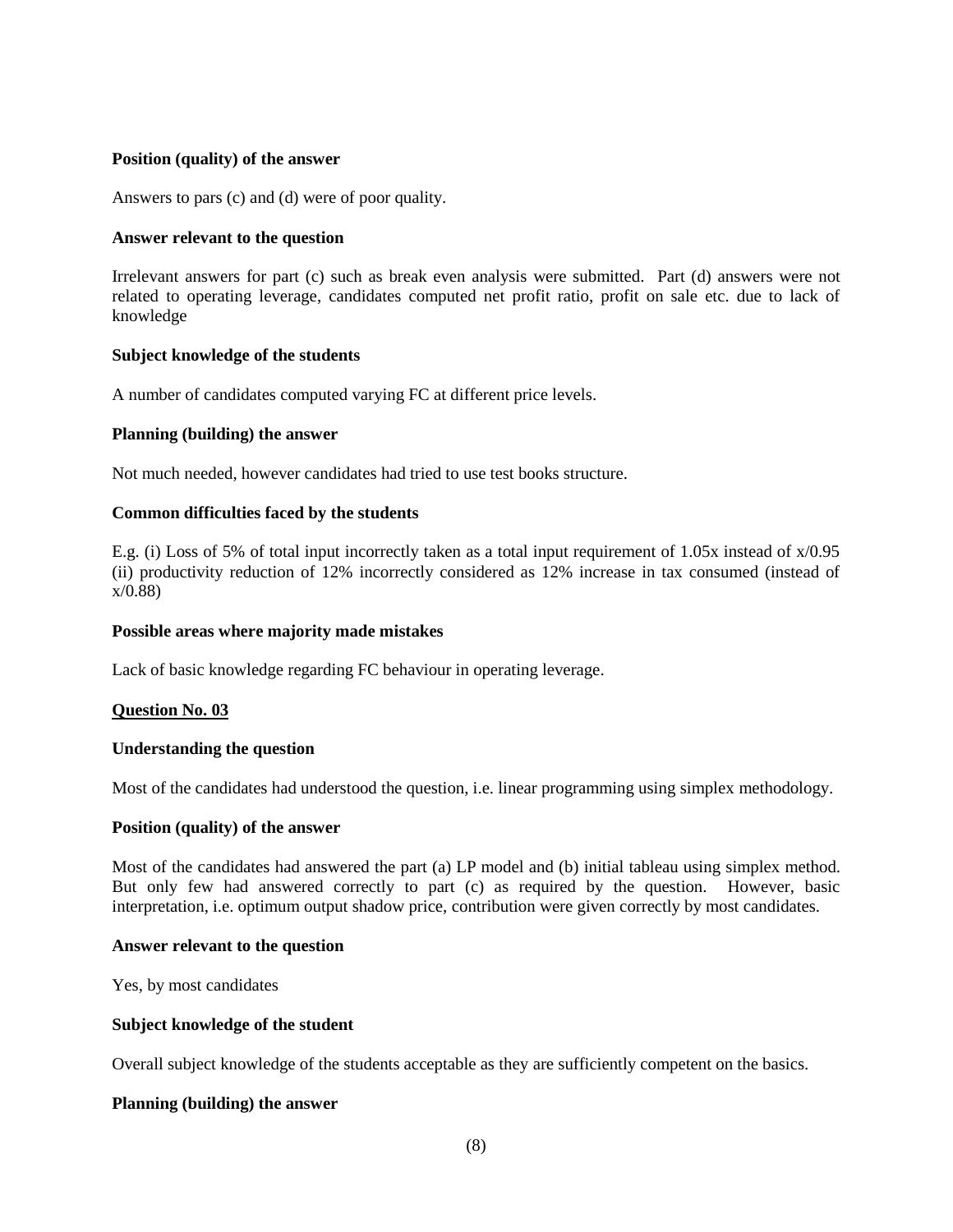Planning the answer is easy as all the information is directly given and requirements are clearly stated in the question.

## **What was bad in the answers**

## **Understanding the question**

Few candidates had incorrectly taken only the selling price (instead of contribution) to the objective function and failed to explain term 'slack variable'.

## **Position (quality) of the answer**

Even though few candidates had answered well to part (c) and (d) also, in general interpretation and sensitivity analysis were of poor quality.

## **Answers relevant to the question**

Figures in final tableau was incorrectly interpreted.

## **Subject knowledge of student**

Even though the basic interpretation of the final tableau was adequate, candidates were not sufficiently equipped or provide a full interpretation as required in parts (c)  $\&$  (d).

#### **Planning (building) the answer**

Poor, due to many not attempting a full interpretations and, skipping the part (d of the question.

### **Common difficulties faced by the students**

- i. Failure to calculate contribution (to deduct both material and manufacturing cost)
- ii. Interpretation, e.g. effect of producing Z, availability of additional  $(A) \& (B)$ .
- iii. Answers for part (d) effect identified only as contribution effect on other variables not considered..
	- Shadow price was compared with new price (not with incremental cost)

## **Question No. 04**

#### **Understanding the question**

Majority of the candidates who attempted question had understood the question and had given proper pay off table in their answers.

#### **Position (quality) of the answer**

Fair

#### **Answer relevant to the question**

Yes.

## **Subject knowledge of the student**

Fair.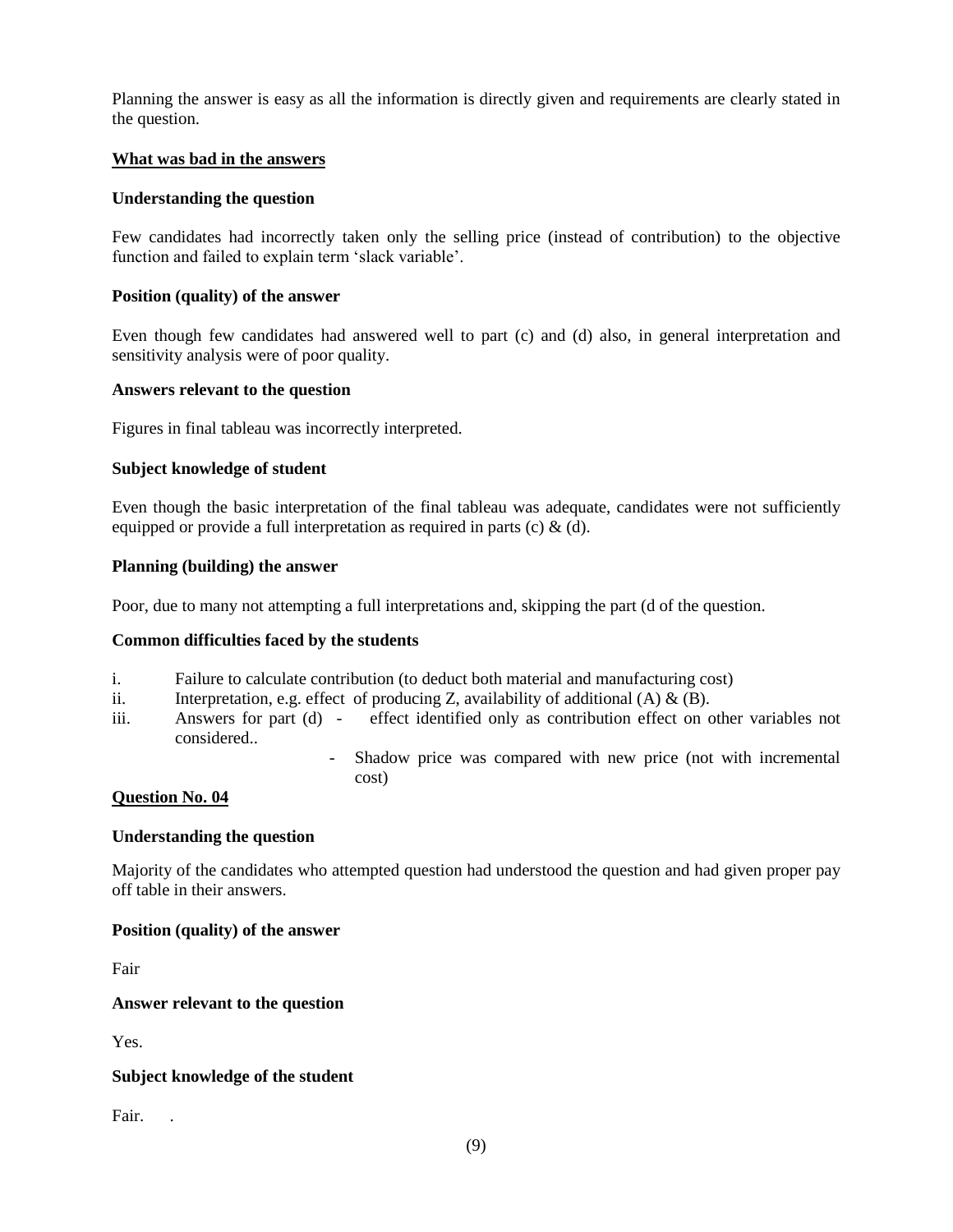## **Planning (building) the answer**

Fair **What was bad in answers**

### **Understanding the question**

Majority of the candidates had not attempted the question. Those who attempted the question were not up to the expected level of knowledge. They just draw up the payoff table, but failed to interpret the values and determine the required solutions.

## **Position (quality) of the answer**

Overall answers were not up to the satisfactory level. Majority of the students did not interpret the values properly. Also understanding of the min/max regret rule is poor and majority had given inappropriate answers. The answers given for the perfect information were incorrect.

## **Subject knowledge of the student**

Poor.

## **Planning (building) the answer**

Not up to the expected level. Majority of the students did not plan properly and had not attempted a substantial part of the question.

## **Common difficulties faced by the student**

Lack of theoretical knowledge on pay off table, and inability to draw up a pay off table interpreting all outcomes and strategies.

#### **Possible areas where majority made mistakes**

- 1. Min/max. regret rules
- 2. Calculating expected pay off
- 3. Calculating perfect information.

#### **Question No. 05**

#### **Understanding the Question**

Some candidates had properly understood the question.

#### **Position (quality) of the answer**

Fair.

#### **Answer relevant to the question**

Fair.

## **Subject knowledge of the student**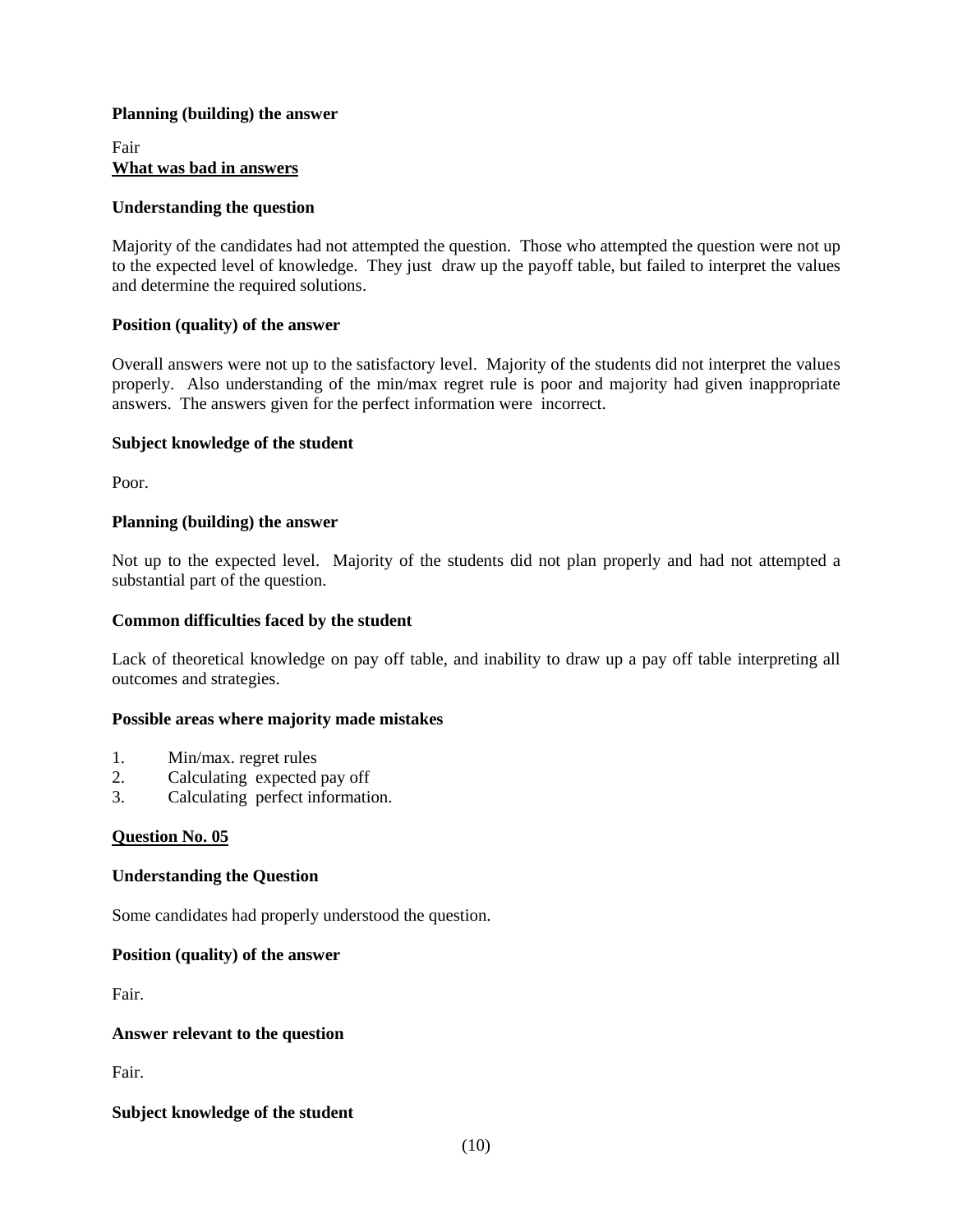Fair

# **Planning (building) the answer**

Some of candidates had properly planned the question and answered accordingly.

## **What was bad in the answers**

## **Understanding the question**

Most of the candidates had not properly understood the question. More than95% of candidates hadn't answer of the part (b) on probability of indifferences.

## **Position (quality) of the answer**

Except for few candidates, majority of the answers were of poor quality.

## **Answer relevant to the question**

Most of candidates had attempted to draw the diagram on their own way without fully understanding the sequences of the papers.

## **Subject knowledge of the student**

It was appeared that most of candidates had fair knowledge of decision tree concept, but were unable to properly build up an acceptable answer (poor planning)

## **Common difficulty faced by the students**

- Some of the candidates had failed to draw up a complete tree diagram incorporating all the possibilities.
- Part (b) of the question had not fully understood.
- Majority of candidates had not evaluated the paths.

## **Question No. 06**

(a) Four categories under which environmental costs are classified

## **What was good in the answers?**

## *Understanding, quality, subject knowledge and relevancy*

This is the first time environmental costing was tested. Found good answers covering following points and showing their awareness and sound knowledge about new concepts

- With regard to part 'a' examiner expects that the student's answer will cover three areas, such as,
	- List of four categories environmental prevention cost, environmental appraisal cost, internal failure cost and external failure costs
	- Summarized description of each category
	- Example for each

#### **What was bad in the answers?**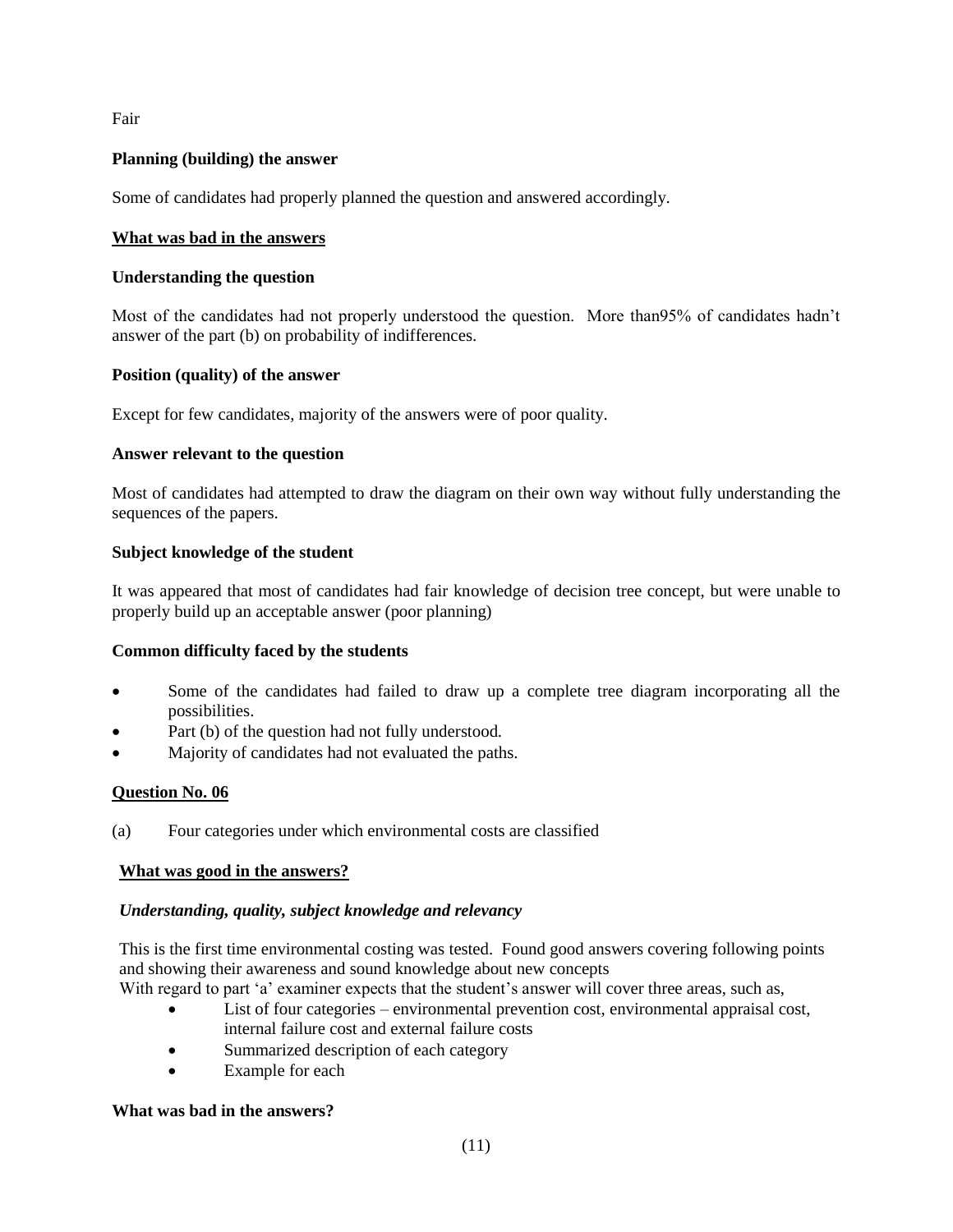## *Poor subject knowledge;*

Some had provided totally irrelevant answer. They had discussed,

Material cost, labour cost direct/ indirect cost, Fixed/ incremental costs, primary overhead and production overhead as categories of environmental costs.

These are the elements of cost in general but here examiner has tested **environmental cost** in particular. Hence the answer should **specifically cover** the points relating to the environmental cost. These answers indicate poor subject knowledge on environmental cost.

Some has given wrong examples for environmental prevention approved internal failure and external failure cost.

## **Poor understanding**

Discuss about business environment

Even though, the question does not carry the word 'business', some had given elements of business environment such as internal/ external (political, economic, social and technology) as categories of environmental cost and without discussing how cost being generated through PEST. This indicates that they are not aware of environmental costing or simply misunderstood the question for a business environmental question.

## **Irrelevant answers**

Some had described how environment can be polluted giving examples on air, soil, water and sound pollution. However had not explained how costs are generated through these activities therefor failed to score marks.

Found in some answer scripts discussing benchmark, life cycle model with graphs, target costing, Activity Based Costing etc. These bear little or no relationship with the subject area that has been tested.

(b) Life Cycle Costing (LCC)

#### **What was good in the answers?**

### *Understanding, quality, subject knowledge and relevancy*

To score full allocated marks the answer should cover pre manufacturing and post manufacturing costs with examples

Weakness in traditional costing method i.e. it considers only manufacturing cost

Some students had presented these points with graphs and examples and scored full marks

#### **What was bad in the answers?**

**Poor subject knowledge**;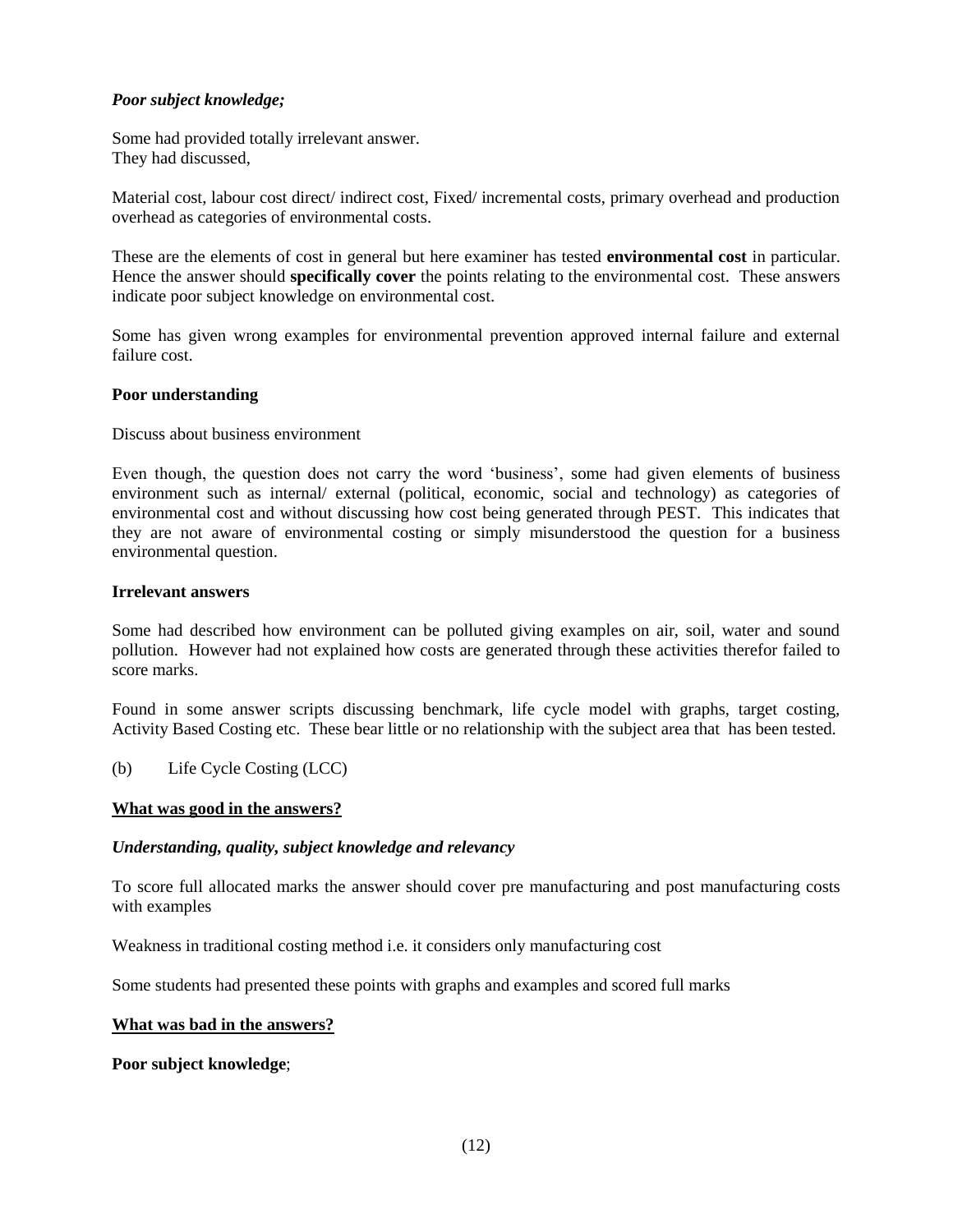Some had suggested LCC considers cost incurred only from production to after sales services. Ignoring the beginning the research designed and development stage and cost incurred at the product abandonment stage

## **Poor understanding**

In the action verbs definitions given with the paper, the word 'explain' has been defined as the reason for or call of. Many students had ignored to provide reason for Life Cycle Costing. The reason is traditional costing ignores certain committed cost such as R & D, Product Design and product abandonment costs in computing product costing and as a result price could be under estimated if pre and post manufacturing cost are significantly high.

Many had failed to mention that cost elements is LCC is includes pre and post manufacturing costs

## **Irrelevant answers**

Some had lengthy discussion on life cycle model including sales/ contribution behavior which is not tested here. Those who mentioned cost elements specific to a particular stage were awarded some marks even though it was clear that they discussed cost in general and not the LCC in particular.

(c) (i) Computation of units cost

## **What was good in the answers?**

## *Understanding, quality, subject knowledge and relevancy*

This is straightforward question. testing student's application knowledge of life cycle costing, activity based costing and ability to identify relevant cost. The few had scored full marks allotted to the part. Their answers covered all tested points and had presented answer fairly well.

Fair number of candidates had correctly computed allocated cost per unit of cost driver

## **What was bad in the answers?**

## **Poor subject knowledge/ irrelevant/ poor understanding**;

Products designing overhead and machine (depreciation) costs are affected over the life cycle. Therefore it should be spread over 5000 units. Many had not recognized this principle. Accordingly, many had assigned entire designing cost to 250 units (budgeted quantity for given six month period) Some had taken total design cost without taking the amount relevant to design of NP.

In arriving depreciation cost per a unit, some had divided incorrectly arrived at it by six months depreciation cost by 250 units.

Some had not considered deprecation as a cost at all. For those who recognized depreciation cost even with wrong computation some marks were awarded for identifying as depreciation relevant cost

Some students had divided overheads into variable and fixed. This is unnecessary and also question has not given enough information to do such classification

Some had done meaningless computations such as,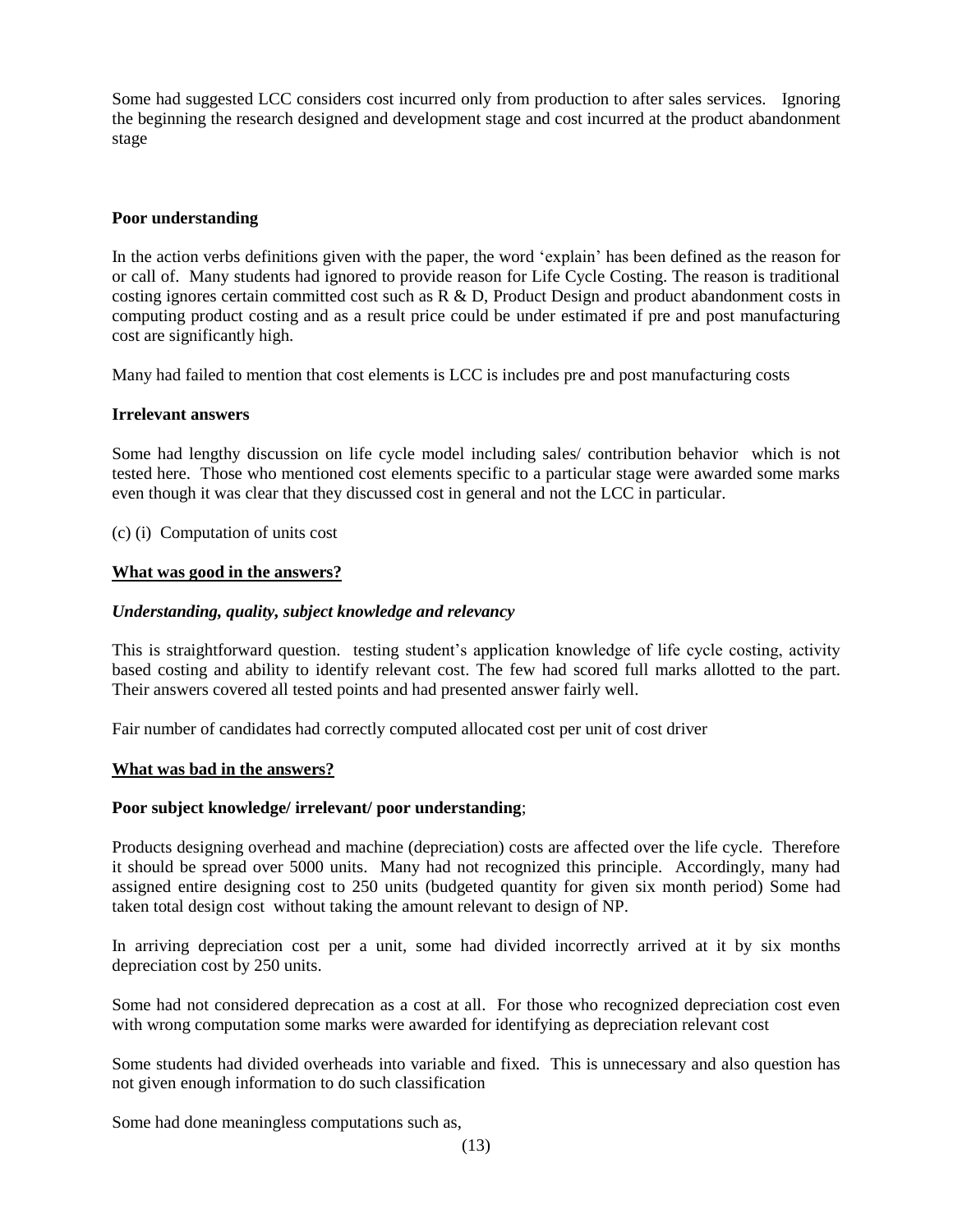Total design hours of company (4000)

Hrs. used to design NP (200)

And total company design cost had been divided by above answer (6mn/20) to arrive design cost of NP

 $= 20$ 

## **Poor understanding**

Some had not understood that the given cost drivers and overheads are for the entire company and not only for NP e.g., they had totaled all given costs and had divided by 5000 units.

Some had presented overheads under given headings on yearly basis up to four years. They had misunderstood the question as a project appraisal question.

(c).(ii) Computation of target cost

#### **What was good in the answer?**

#### *Understanding, quality, subject knowledge and relevancy*

Simple straight forward question; some had applied the profit percentage into selling price correctly and had arrived at the correct answer.

### **What was bad in the answers?**

#### **Poor subject knowledge/ irrelevant/ poor understanding**

When the question clearly says given margin is based on cost (25% on cost) some had computed the full cost based on selling price

Some had computed 25% on overhead unit cost arrived at earlier stage and had deducted that incorrect margin from selling price in arriving at target cost.

### **Common difficulties faced by the student**

Poor theoretical knowledge with regard to new techniques, new concepts E.g. Considerable number of candidates had not attempted to answer part 'a' since they are lack in knowledge about environmental costing

Lack in identifying concept going to be tested E.g. Question was on life cycle costing, some had answered life cycle model. Life cycle costing has been derived from life cycle model but here the examiner tested on life cycle costing. Candidates must understand difference between those two correctly

Lack of application

E.g. Students know the life cycle costing. when applying real scenario they face difficulties. E.g. in part C.i – Design cost, depreciation are for whole life cycle but many had omitted that fact forgetting what students learned at earlier stages

E.g. Students should have learnt about computing cost when selling price and margin on cost (%) were given in their mathematical studies.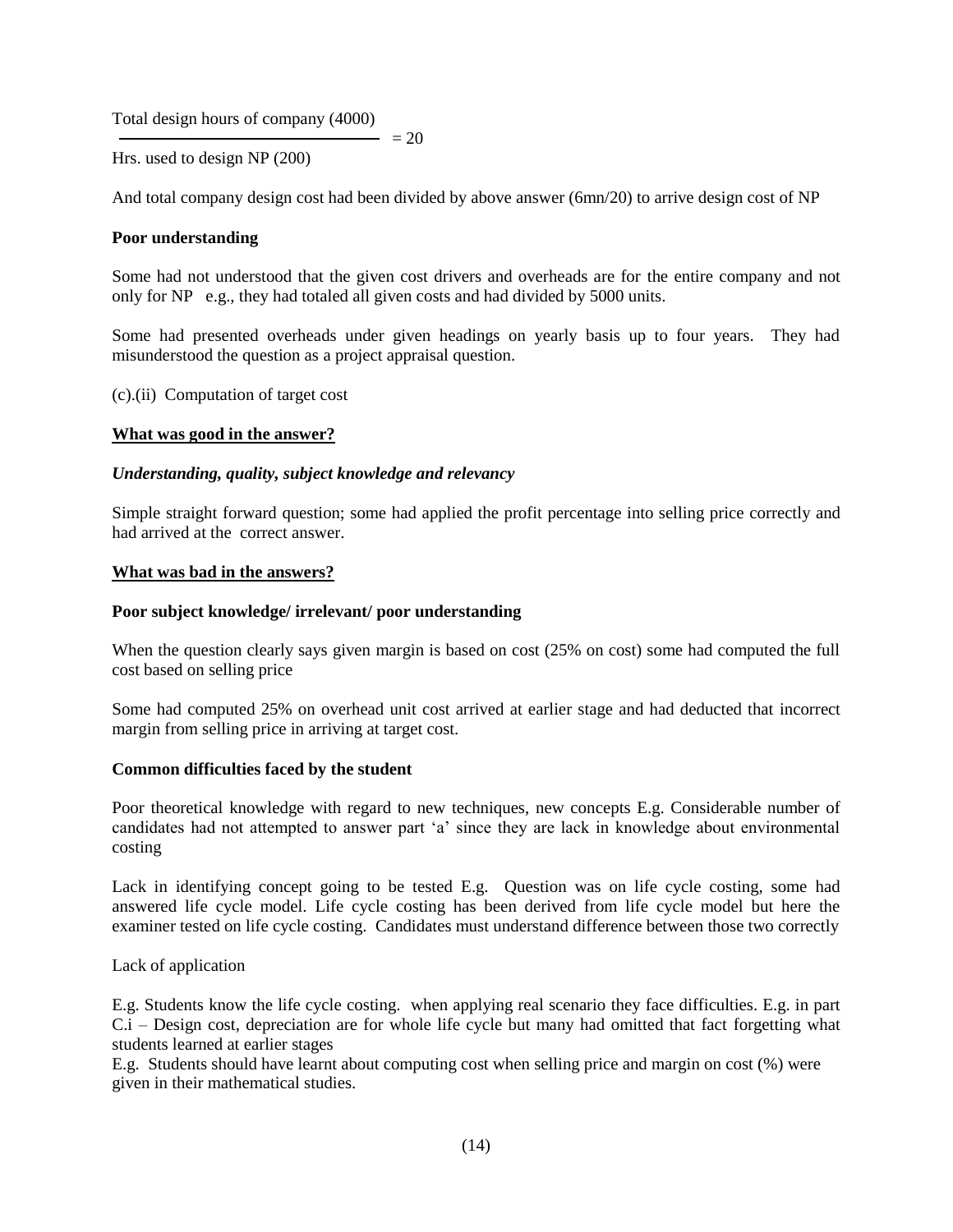

# **Strategic Management Process – June 2013**

The common mistakes and loopholes committed by the students and their average performance according to the parts of the each question are given below.

# **Question No. 01**

## (a) **SWOT Analysis**

Allocated Marks -8, Average Performance 5

- A. Some have identified SWOTs from the given case correctly. Reputation, established brand, market leader as strengths and growing trends in use of mobile phones in rural areas and trend in using more than one connection from different mobile operators, as opportunities.
- B. Some stated that lack of competition as a strength which earned no marks.
- C. Remotely related weaknesses and reasons for weaknesses were identified by some students.

Eg: - No clear job description was provided to Managers, No proper plan to recruit Managers etc.

D. Some students came up with SWOT without the definition of SWOT being understood correctly. Eg:- De-motivated employees, issues in the Organizational Structures as threats. Market Leadership of the M/s Dialup as an opportunity.

## (b) **Bargaining Power of Customers**

Allocated Marks -8, Average Performance 4

- A. Some correctly stated that due to following factors bargaining power of the customers was high.
- A-1 Competition among rivals
- A-2 Low Switching Cost to customers
- A-3 Substitute products at low cost
- A-4 Regulator monitors prices etc.
- B. Some incorrectly argued that switching cost to customer is very high and therefore bargaining power of the customer is low.
- C. Some stated variables like switching cost, substitutes, quality of services without being explained.

# (c) (i) **Existing Organizational Structure**  Allocated Marks -2, Average Performance 1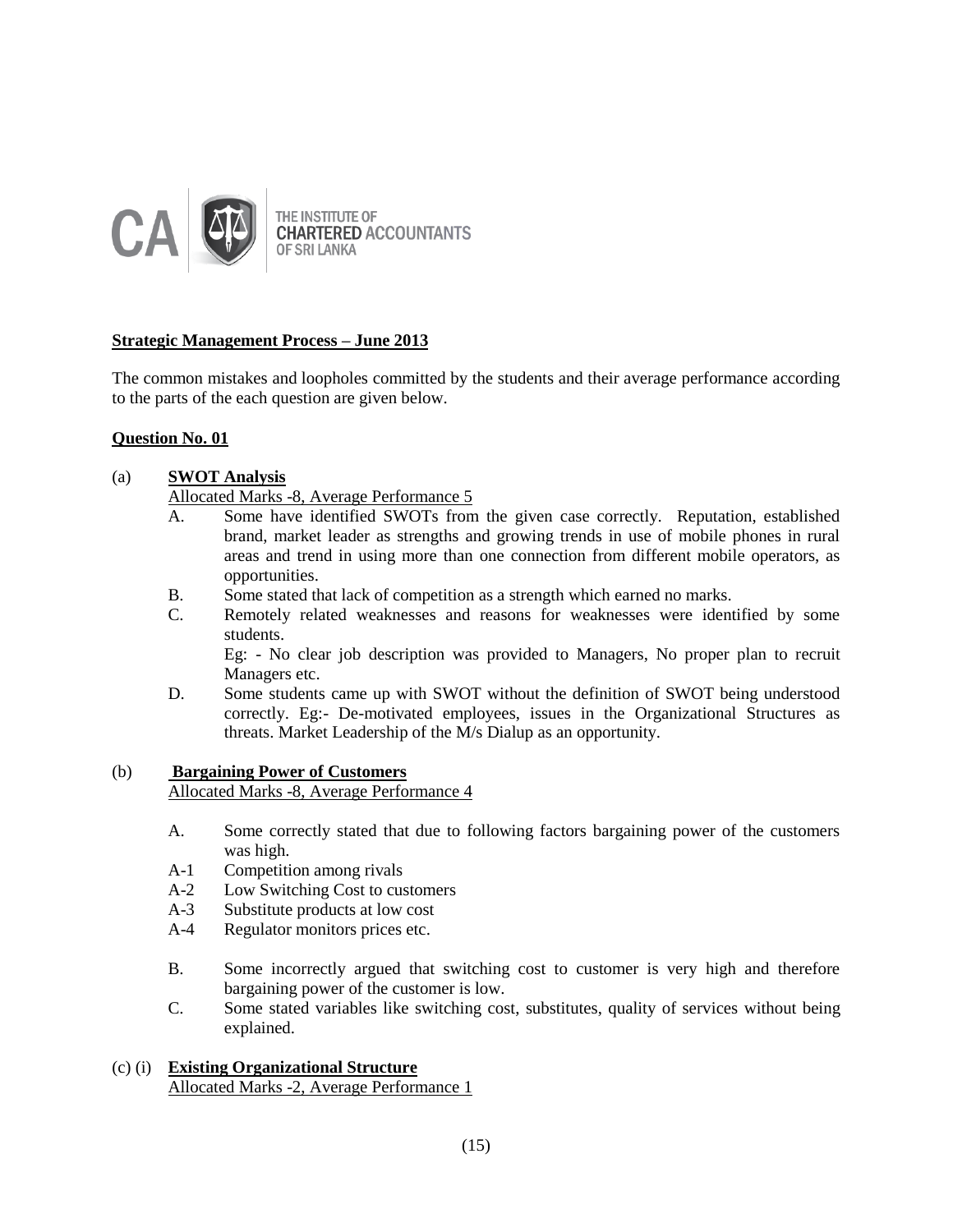- A. De-motivated staff, duplication of roles/jobs, employee turnover were some of the justifications for the suggested re-structure, according to some students who earned full marks.
- B. Some justified the decision citing that there are old Managers in the Company who can't cope up with the new trends which is not the main reasons the examiner expected.
- C. Some students have drawn up inappropriate Organizational Structures to justify the proposal which earned no marks.

# (c) (ii) **Explaining the Suggestion**

Allocated Marks -4, Average Performance 2

- A. Some correctly identified the need to design an Organizational Structure into a flatter one. In that, Managers/workers are to be empowered, rapid incorporation of Internet technology applications etc.
- B. Some suggested to outsource the "Calling Centre Service" and to remove it from the Organization Structure.
- C. Some were inclined to the view that top Management should be given equal power without sufficient explanations as to which type of equal authority is suggested to top Managers.

# (d) – **Objectives of the proposed Strategy**

Allocated Marks -8, Average Performance 4

- A. Some correctly concluded the following as main objectives of the re-structuring strategy.
	- A-1 To address the customer complaints
	- A-2 To eliminate complicated Management Structure
	- A-3 To obtain synergy effect from diversified business
	- A-4 To identify non-value adding functions etc.
- B. Some stated that efficiency, effectiveness, profitability etc. as objectives without any elaboration being provided.
- C. Some stated irrelevant answers like re-structuring programme should be economical etc.

# **Question No. 02**

# (a) – **Attributes of Organizational Vision**

Allocated Marks -4, Average Performance 3

- A. Vision is purpose-driven, Futuristic, Inspiring, Motivating and Audacious according to some students who managed to earn full marks.
- B. Some were of the view that vision of a Company will never change.
- C. Some just listed out certain words like "clear, precise, practical, achievable etc" without being connected to the attributes of the Vision.

# (b) – **Conflicts/trade-offs among objectives**

# Allocated Marks -8, Average Performance 4

- A. Most of the students cited correct examples of conflicting objectives.
	- Eg:- A Company's objective of achieving high profits and profit growth might have adverse consequences on the cash flow of the business or the quality of the services/products. Nevertheless they have not provided acceptable steps to deal with conflicts.
- B. Some incorrectly understood the steps to deal with conflicts, in that, they stated conflicting objectives are to be evaluated in terms of its strengths, weaknesses, opportunities and threats.
- C. Some have not indicated important steps like, rational evaluation of objectives, bargaining, satisficing and priority setting.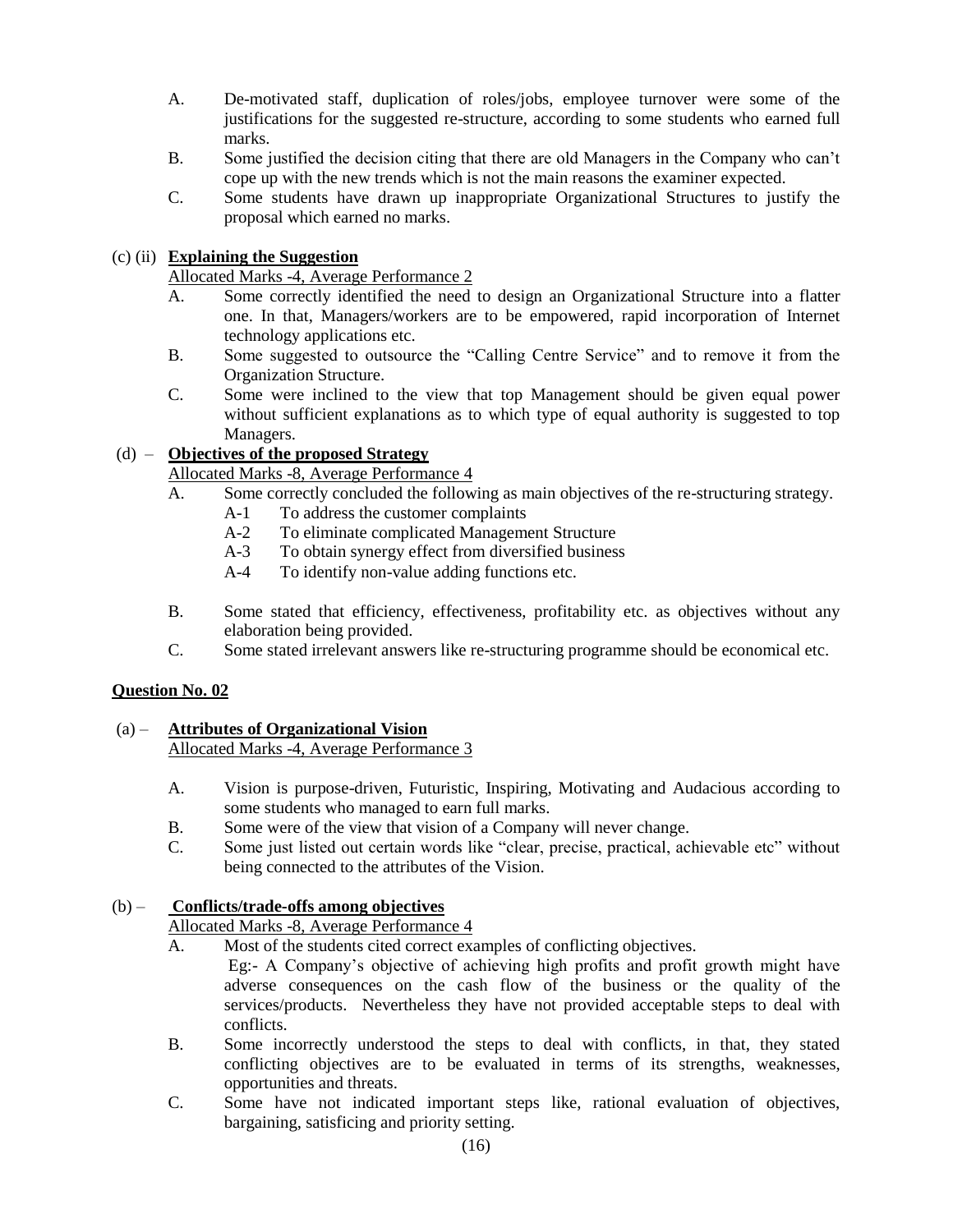# (c) (i) – **Technological change on an Organization**

# Allocated Marks -6, Average Performance 3

- A. Some students came out that technological change has impact on the type of products and services, means and extent of communications, the ways in which production/services are made/provided etc. which earned full marks allocated.
- B. Some have repeated the same point in several ways.

Eg:- 1. The way in which products are made

2. Change from manual system to automation

C. Some stated the cost can be drastically dropped with the introduction of advanced technology, without being elaborated briefly.

# (ii) **– Technological change on work practices**

# Allocated Marks -2, Average Performance-1

- A. Some correctly stated that technological change impact on the place of work, i.e. home working is gaining ground and mobilization of employees from "Production" to "Services".
- B. Some commented impact of technological change on cost, profit, cash flow and customer base rather than the impact on work practices.

# (d) (i) – **Key Success Factors (KSF)**

# Allocated Marks -4, Average Performance-2

- A. Some correctly mentioned that Critical Success Factors (CSF) are those product features that are particularly valued by a group of customers.
- B. CSF are factors that lead to success of an Organization according to some students which is not adequate enough to earn marks.
- C. Some have provided inadequate description of CSF to earn adequate marks.
- Eg:- They have not mentioned the fact that CSF are to be used by an Organization to outperform competition.

# (ii) – **KSF for a Supermarket**

# Allocated Marks -6, Average Performance-3

- A. Some students have provided correctly CSF as given below who managed to earn full marks.
	- A-1 Easy accessible location
	- A-2 Store size according to customer base
	- A-3 Availability of wide range of items
	- A-4 Reliable IT infrastructure
	- A-5 Customer convenient –hours of business etc.
- B. Some provided answers like provision of discounts, credit facilities etc. which are common to other businesses as well.
- C. Efficiency, Effectiveness etc. are CSF for a supermarket operation according to some students who earned no marks.

# **Question No.03**

# **(a)** (i) – **Advantages to a First Mover**

# Allocated Marks -6, Average Performance-3

- A. Some have correctly mentioned the advantages for a firm that is a First Mover, especially the advantages out of large scale production.
- B. Some have not earned full marks due to the fact that remotely related points being mentioned Eg:- the First Mover can attract customers by reducing the price.
- C. Some mentioned the First Mover has no substitutes and competitors without the advantages being explained.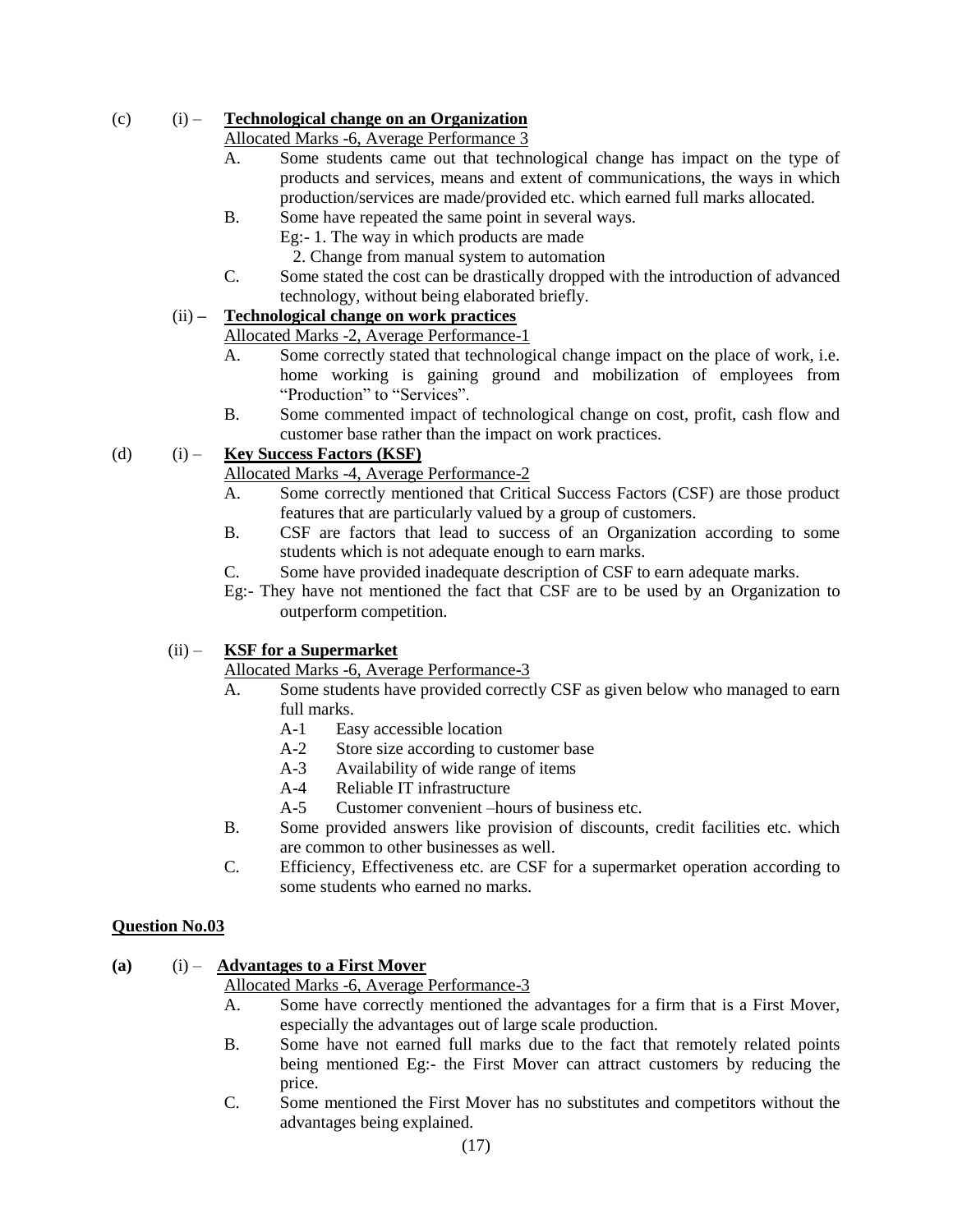# (ii) – **Disadvantage to a First Mover**

Allocated Marks -4, Average Performance-2

- A. Some very correctly stated that First Mover has to bear high risk of launching a new and largely unknown market, risk of market developing cost etc.
- B. Some just stated that the First Mover has to bear the risk sans the risks being elaborated briefly.
- C. Some deduced common disadvantages Eg:- Environmental changes will affect the "First Mover" for which no marks were given.

# (b) (i) – **Red Ocean Strategy & Blue Ocean Strategy**

# Allocated Marks -2, Average Performance- 1 ½

- A. Most of the students correctly mentioned that Red Oceans are industries that are in existence today while Blue Ocean Strategy refers to the creation by a Company of a new uncontested market.
- B. Some adduced that Red Oceans are trying to expand existing market which earned no marks.
- C. Red Ocean Strategies are feasibility studies according to some students.

# (b) (ii) – **Distinguishing the two approaches**

# Average Marks -8, Average Performance-6

- A. Some correctly indicated that Red Ocean Strategy focuses on existing consumers and existing demand whilst Blue Ocean Strategy focuses on non-customers and creation on new demand.
- B. Some incorrectly mentioned Blue Ocean Strategy is long term and the Red Ocean Strategy is short term.
- C. Red Ocean Strategy involves top level Management and Blue Ocean Strategy involves all levels of Management, according to some students.

# **Question No. 04**

# (a) – **Organizational Policies**

Allocated Marks -4, Average Performance-2

- A. Policies set boundaries, constraints and limits on the kinds of administrative actions and guide the implementation instead of disrupting, according to some students who managed to earn full marks.
- B. Some have cited various types of policies Eg:- Transfer price should not be more than 12% of the cost, Sales Dept. is to give only 5% discount , which earned no marks.
- C. Some just mentioned that without policies, strategies cannot be implemented sans being elaborated.

# **(b) Strategic Business Unit (SBU)**

Allocated Marks -4, Average Performance-3

- A. Most of the students gave acceptable definitions regarding SBU.
	- Eg;- SBU is a Profit Centre that focuses on product offering and market segment that is different from another SBU.
- B. Some just mentioned that SUB is a Profit Centre without the features of SBU being elaborated briefly.
- C. Some were of the wrong view that big Organizations having different products/services have separate SBUs.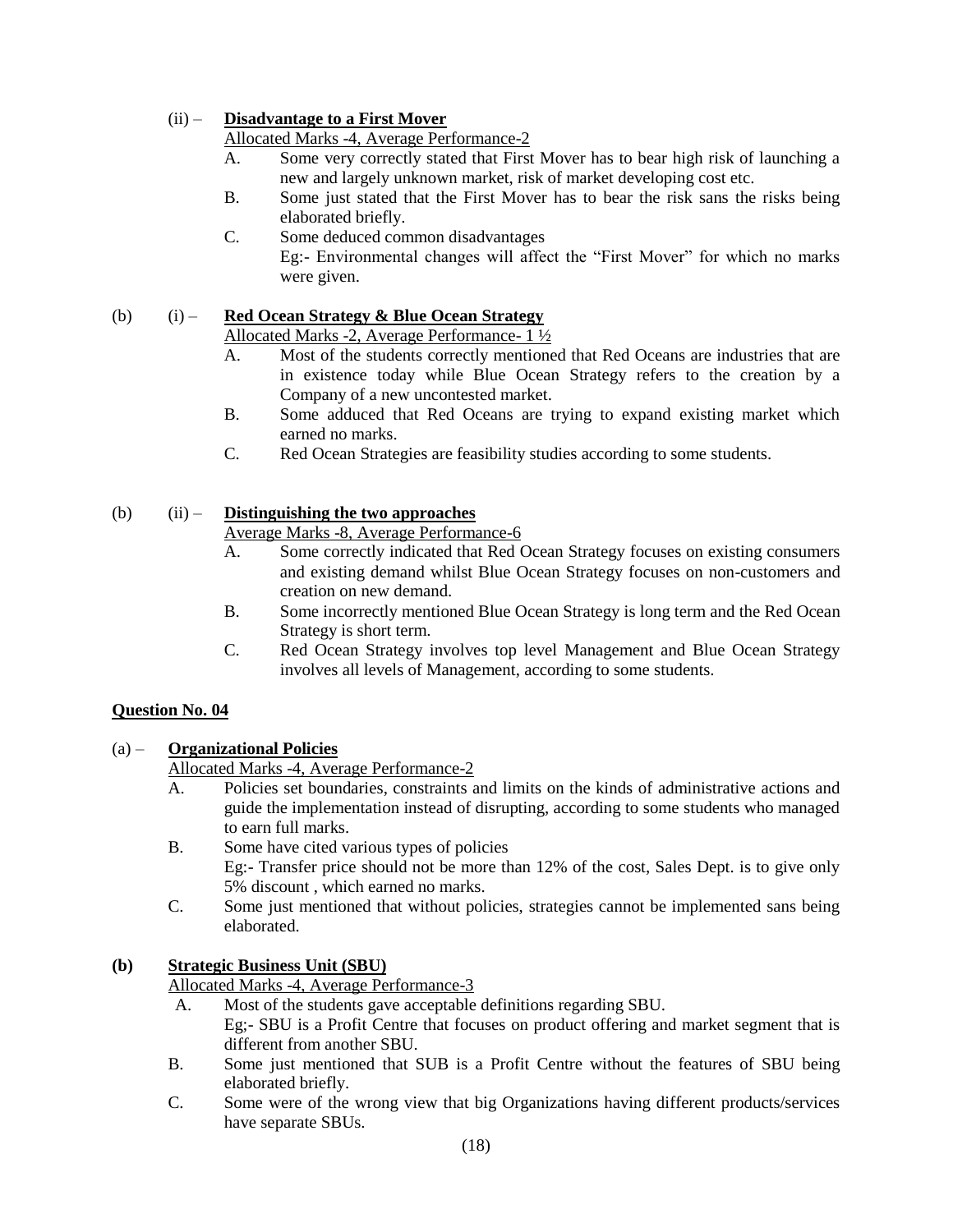## (c) – **Business Process Re-engineering**

## Allocated Marks -2, Average Performance-1½

- A. Some have correctly mentioned that Business Process Re-engineering (BPR) involves fundamental rethinking and radical re-designing of a business process which create value for the customer by eliminating barriers that create distance between employees and customers.
- B. Some gave description of BPR partly, in that, they forgot to mention that processes which do not create value for customers are eliminated in the BPR.
- C. Some just described BPR as continuous adoption of modern technology.

# **Question No. 05 Implementing Steps of BSC**

Allocated Marks -12, Average Performance-4

A. Only a few students stated the actions/ steps that are necessary to implement successfully the BSC.

E.g.:- Setting up a Steering Committee with all cross-functional managers, re-visiting present Vision, Mission & Strategy, identification of KPAs and KPIs etc.

- B. Most of the students described the 4 perspectives of the BSC in detail wasting their valuable time.
- C. Some were unable to indicate very important steps like comparison with KPAs/KPIs as agreed and introducing and implementing new reward system.
- D. A few displayed lack of knowledge over BSC.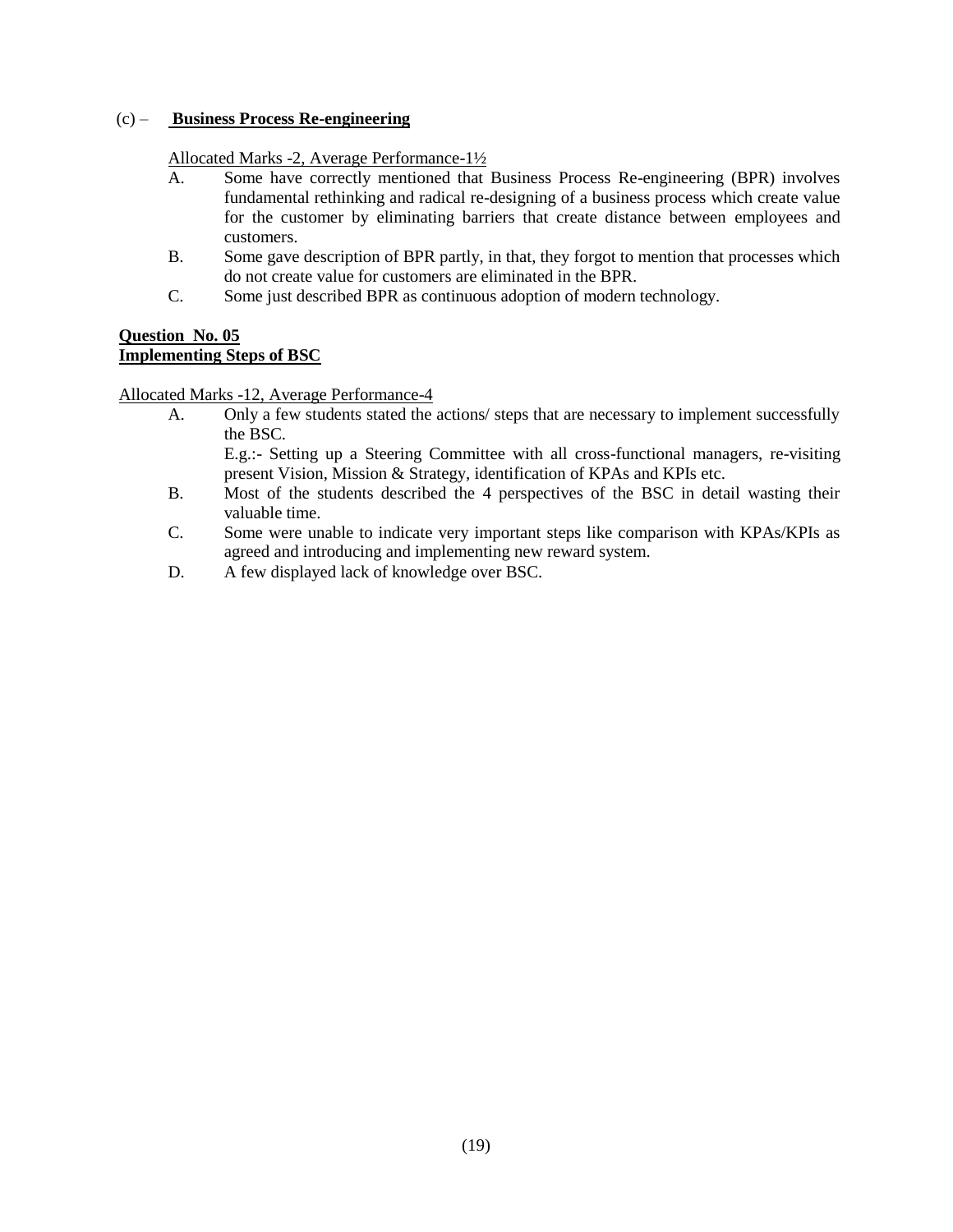

THE INSTITUTE OF **CHARTERED ACCOUNTANTS** OF SRI LANKA

# **Advanced Taxation and Strategic Tax Planning – June 2013**

### (1) **What was good in answers?**

#### Understanding the question

- Q.No.02 Majority of the candidates understood the requirement to compute the income tax liability of an individual.
- Q.No.03 Majority of the candidates understood the requirement to compute the income tax liability of a charitable institution and the meaning of "charitable purpose."
- Q.No.04 Majority of the candidates understood the requirement to compute the VAT liability of a company.
- Q.No.05 Majority of the candidates understood the requirement to give reasoning and site case law to support judgment/conclusive based on facts and statements given.

#### Position (quality) of the answer

- Q.No.01 (a) Majority of the candidates has computed total statutory/assessable/taxable income in the correct sequence. The methodical approach adopted by a majority of candidates when computing deemed dividend tax was encouraging.
- Q.No.02,03 Computation of income tax liability of an individual and a charitable institution were well answered by a majority of the candidates displaying sound knowledge of the concepts of statutory, assessable and taxable income.
- Q.No.04 Majority of the candidates adopted methodical approach in computing value added tax liability.

## Answers relevant to the question

Almost all answers were to the questions.

Subject knowledge of the candidates

- Q.No.01 (a) Majority of candidates displayed sound knowledge of computing statutory/assessable/taxable income and tax liability of a company.
- Q.No.02 Majority of candidates displayed sound knowledge of identifying various sources of income, claiming allowable expenses and reliefs under S.32 & S.34 and computing statutory/assessable/taxable income of a resident individual.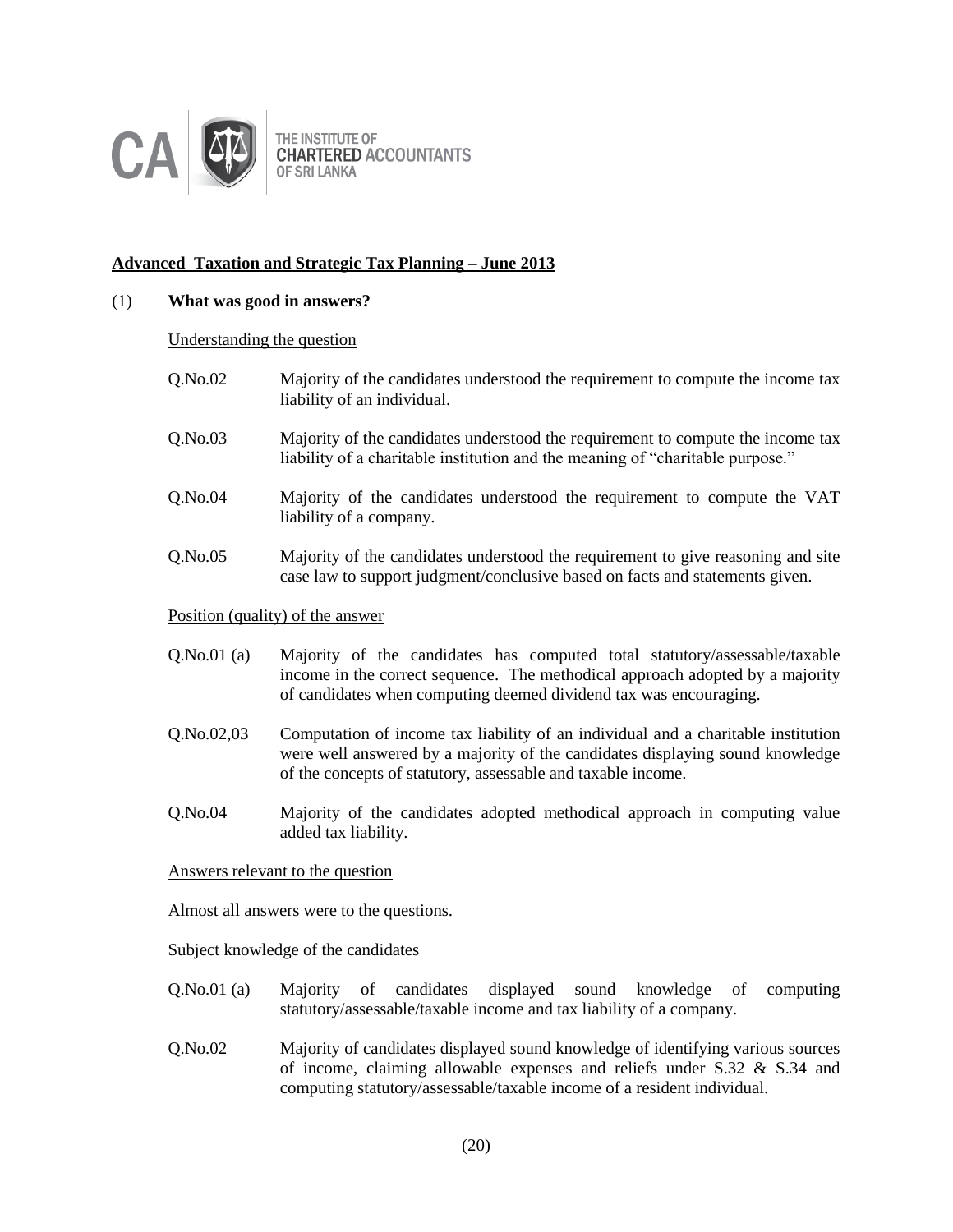- Q.No.03 A good majority of candidates had a sound knowledge in identifying relief available, exempt/taxable items and tax rate of a charitable institution.
- Q.No.04 A good number of candidates well understood the computation of the VAT liability of the company.
- Q.No.05 Majority of the candidates understood the requirement to identify the relevant case law and to give their own judgments.

#### (2) **What was bad in answer**

#### Understanding the question

Q.No.01 Considerable number of candidates failed to identify and compute the taxable income of each segment (agriculture, seed and tourism) separately for the purpose of taxing at concessionary rates.

#### Position (quality) of the answers

Q.No.01(a) (i) Majority of the candidates were confused in approach computed cumulative as well as single statement for certain segment while some candidates give a single computation for the entire company.

> Very few candidates demonstrated sound knowledge of Inland Revenue Act provisions.

- (ii) Capital allowances claimed were not supported by workings showing the cost and rate of depreciation allowance.
- (b) Book depreciation on additions to fixed assets during the year was not supported by working when computing distributable profits.
- Q.No.05 Majority of the candidates simply mentioned a few principles of taxation (e.g. expense incurred in the production of income), mentioned the relevant case law and gave the judgment (e.g. assessor is correct/wrong, allowable/disallowable) Candidates should identify the relevant case, mention the circumstances to the given facts, mention judicial reason and finally give the judgment.

#### Answer relevant to question

- Q.No.01(a)(ii) The question requires computation of deemed dividend tax (DDT) based on 2012/13 information. However, some candidates either computed DDT for Y/A 2013/14 and mentioned that information was not available to compute DDT for Y/A 2012/13.
	- (b) Majority recognized the further investment of Rs. 50 million as expansion merely because the question used the term "expand" without considering the provisions of S.16c.

#### Subject knowledge of the question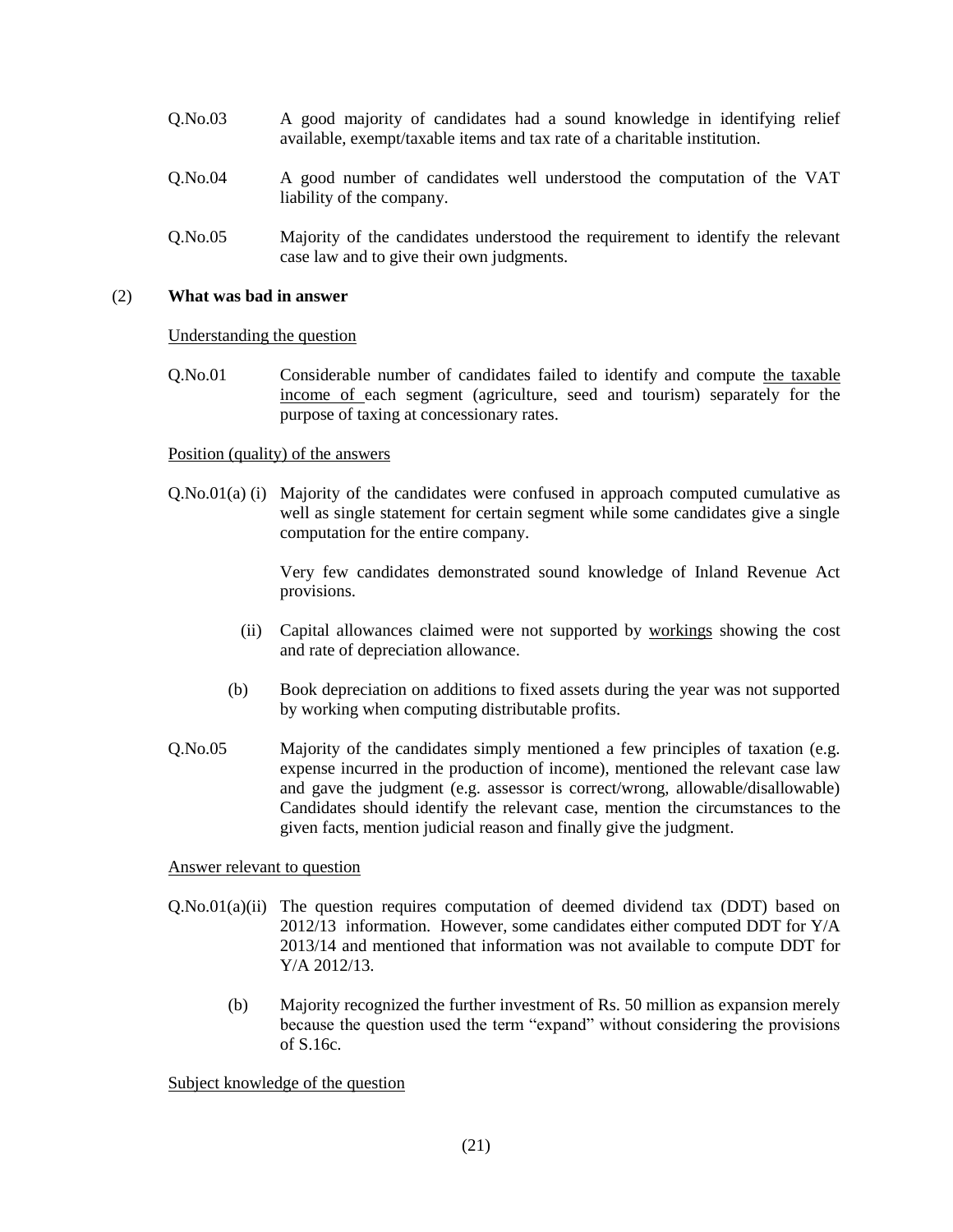$Q. No.01(a)(i)$  A good number of candidates lacked knowledge in computing adjusted profits for different sectors enjoying exemptions concessionary rates of tax. Q.No.06 Only a very few candidates scored marks. A good number of candidates did not attempt the question. This could be due to lack of knowledge of provisions of double tax agreements.

## (3) **Common difficulties faced by student**

Majority of candidates experienced difficulty in answering questions in areas of tax administration, case law and theory. Illegible handwriting poor communication skills not writing enough will have lost marks for many candidates. Besides, failure to devote sufficient study time to these subject areas could have been the reason for a considerable number of candidates not attempting these questions, e.g. Q.No.06 more than 90% of the answers were extremely poor.

## (4) **Possible areas where majority made mistakes**

.

- (a) Improper reading understanding of the questions. Candidates should endeavor to understand the question properly before answering. This can save valuable exam time.
- (b) Handwriting and communication skill should be improved.
- (c) Law relating to taxation is subject to frequent amendments. Candidates should keep themselves updated.
- (d) Read carefully all the statements and facts given in a question. These are intended to test candidates' knowledge and carry marks. Candidates should demonstrates their knowledge by writing in the body of the answer or by way of a note. The examiner cannot award marks if the candidate's knowledge is not evident in the answer script.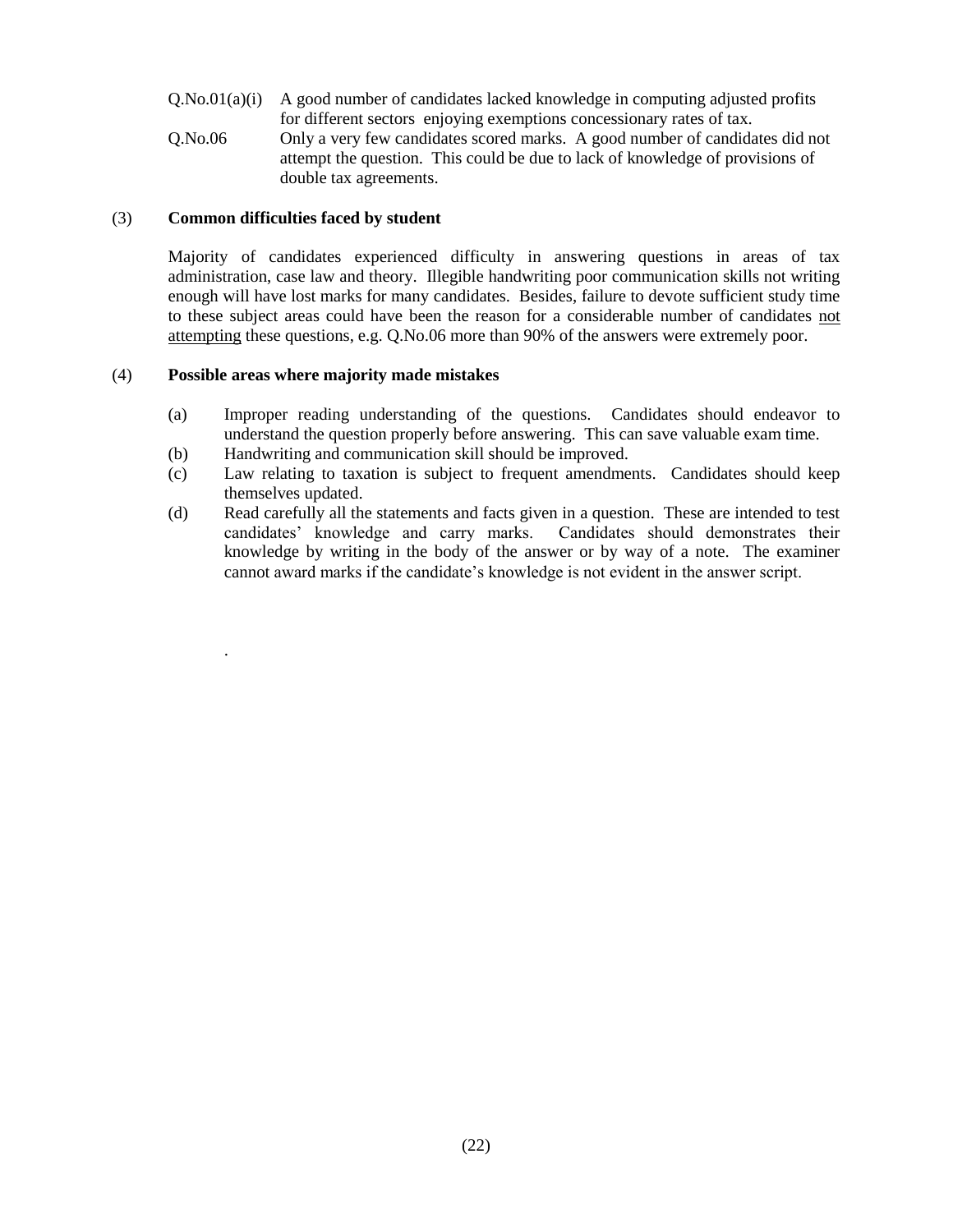

# **Commercial Law and Corporate Law – June 2013**

#### (1) **What is good in answers**

- Q. No. 01 (a) Majority had correctly understood that an exemption clause is included in the receipt i.e. Also a further good number of candidates are familiar with the following areas.
	- 1. Such exemption clauses are introduced by one party to a contract with the intention of trying to escape or include itself from one or more of its liabilities arise under the contract.
	- 2. Generally the exemption clauses are deemed to be communicated to the other party and it is bound by them whether or not it has been read by them.
	- 3. The law allows to a party to the contract to introduces such exemption clauses subject to certain conditions and so on.
	- (b) Candidates know what domestic and social contracts and how they are different from normally legally binding contracts.

Also they have realized that the intention not to create legal relationship in domestic/social contract is only a presumption and that as like all other presumptions it may be rebuilt by the actual facts and circumstances of a particular case. Two relevant legal cases i.e. "Balfour vs. Balfour" and "Merit vs. Merit" also had been correctly quoted by the majority.

- Q.No.02 Large number of candidates has some reasonable knowledge on duties and responsibilities of a partner towards his fellow partners and the partnerships itself.
- Q.No.03 (a) Higher percentage of candidates had correctly identified that before any one obtain an insurance policy he/she must prove that he/she has insurable interest in the subject matter of insurance and what is insurable interest is i.e. the insured will benefit from the preservation of the subject matter insured or be adversely affected by its loss. Also they were capable of identifying that one spouse has an insurable interest on the life of other spouse.
	- (b) Fair percentage of candidates is familiar with the term "Uberimae fidei" in insurance
- Q.No.04 Very high percentage of candidates are familiar with main features of a "agency by ratification" and a minor percentage knows the implied warranties in sale of goods contracts as laid down in sale of goods ordinance.
- Q.No.05 (a) Almost over 75% of the candidates have failed to answer the question as has been explained under section 219 of the Act regarding the steps that should be followed by a director of the company in a situation like this.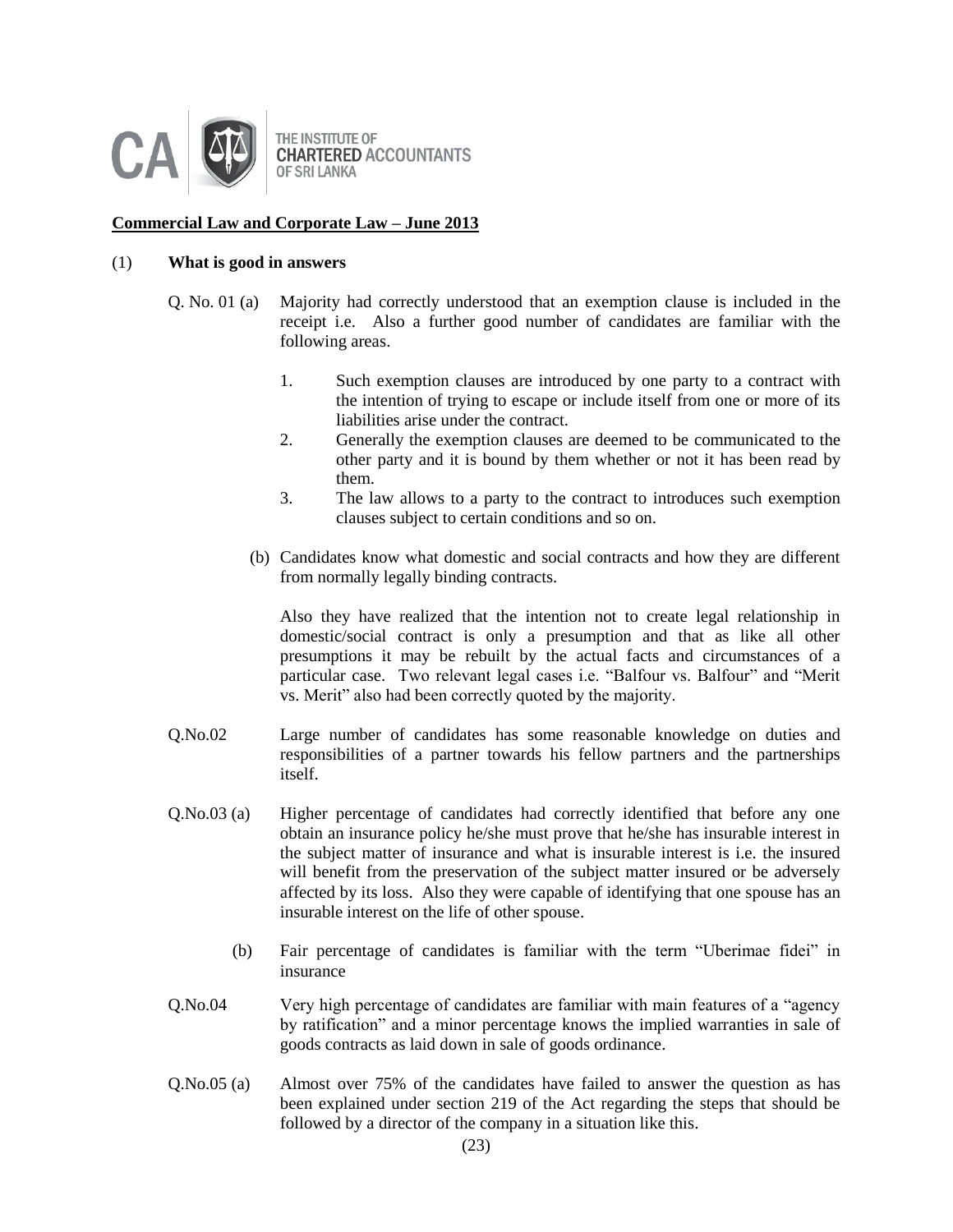- (b) Secretary's position and company's liability on contracts entered into by the secretary on behalf of the company had been explained in keeping with the facts of land mark judgment given in "Panaroma Development (Guildford)
- Q.No.06 (a) Fair percentage of candidates are aware that a special resolution should be passed to amend the Articles of Association of a company and the company should give notice of such resolution to Registrar of Companies within 10 working days.
	- (b) Large number of candidates know that a public notice should be given within 30 working days of incorporation of a company and handful of candidates know that it should be published at least in one issue of the government concepts and is at least in one issue of daily newspapers in Sinhala, Tamil & English and what are the contents that should be included in the notice.
- Q.No.07 (a) Only a very few candidates have understood the part (a) of the question in its real sense. Examiner is expecting from candidates to explain winding up procedure laid down under section 319, 320 and 342,
	- (b) A high percentage of candidates know the powers of a liquidator in a winding up of a company by the courts with the sanction either of the courts or by the Committee of inspection. Although section 292 of the Companies Act has laid down about 14 different types of powers, candidates had been requested to state only five (5) such powers.
- Q.No.08 (a) Only a handful of candidates had understood the question as expected by the examiner, and had explained the procedure laid down under section 160 and 161 of the Company Act in changing of an existing auditor of a company.
	- (b) Here again only a few had correctly understood the question and had explained some relevant points on "good corporate Governance and its importance for a company"
- Q.No.09 (a) Candidates were unable to understand the question as expected by the examiner.
	- (b) A minor percentage had understood the question correctly and explained the duty of receiver in selling the company property but failed to explain the duty in relation to company money.
- Q.No.10 (a) Higher percentage of the candidates had understood the question and realized that they were expected to explain the method that should be followed in reduction of stated capital as laid down in the Act (section 59)
	- (b) This part of the question too had been understood by the majority and correctly realized that the examiner had expected them to explain the provisions contain in Companies Act with regard to the manner in which a company can give financial assistance for purchase of its own shares.

## (2) **Position (quality) of the answers**

Only very few candidates had furnished their answers with some acceptable quality and the quality answers produced for different questions varies from candidate to candidate. Few examples are furnished below.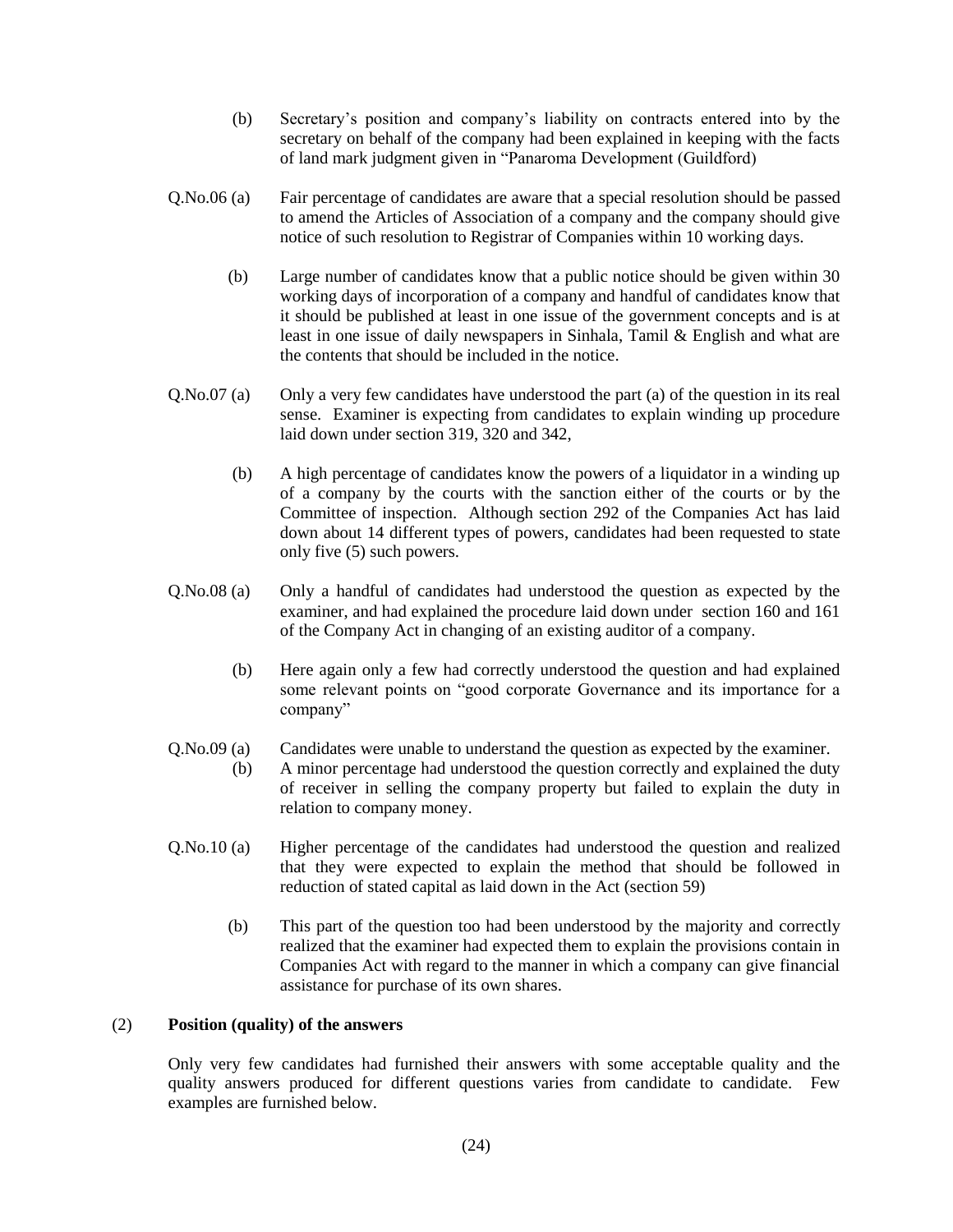- Q.No.01 (a) Some candidates had correctly explained exemption clause included by chair company to hiring of chairs with the purpose of trying to escape or excluded from one or more liabilities arising from hiring the chairs. Also they had explained that those clauses are subjective on some conditions.
	- (b) There were answers explaining difference between domestic contracts and trading contracts and parties between who a domestic contract/social contract is entered into and so on. Also they had quoted both relevant case laws i.e. Balfour vs. Balfour (domestic contract) and Meritt vs. Meritt (that a domestic contract allowed was between husband and wife as there was clear intention to create legal relationship.
- Q.No.02 (a) Some had furnished answers correctly explaining the duties and responsibilities of producers towards their fellow partners and partnership.
- Q.No.03 (a) There were some answers explaining that there should be an insurable interest in the subject matter of the insurance and the way by which such interest is created. In life insurance how and who has insurable interest on life of another person. Also they had quoted the relevant case law Griffiths vs. Fleming i.e. insurable interest between husband and wife.
	- (b) Fair percentage had explained as to what is uberimai fidei and how it affect the contract of insurance.
- Q.No.04 (a) Good no. of candidates had correctly dealt with main features of agency by ratification and the relevant case laws wherever applicable.
	- (b) There were few candidates who had furnished answers correctly discussing both implied warranties as has been dealt in 'Sale of Goods Ordinance" (i.e. the buyer shall have and enjoy quite passion of the goods and the goods are free from any charges or encumbrances in favour of any third party not declared or known to the buyer before or at the time when contract is made
- Q.No.05 (a) Some had furnished answers correctly explaining the procedures to be followed by Mr. Sharp as he believes that the company is unable to pay its debts as they falls due as laid down under the Companies Act and the liability of the director had he failed to follow the procedure laid down in section 219 of the Act.
	- (b) Fair number of the candidates had explained legal position of a Company Secretary and the liabilities of the company on the contracts entered into by the secretary on behalf of the company. They are familiar with the two famous court case Panaroma Development (Guildford) Ltd. vs. Fidelis Furnishing Fabrics Ltd.
- Q.No.06 (a) Some had correctly explained the procedure laid down under section 15 of the Act. which deals with amending the Articles of Association of a company i.e. passing of a special Resolution, informing the Registrar of Companies within 10 working days with amended details and so on.
	- (b) There were others who had correctly dealt with publication of a mandatory public notice under Companies Act at the time of incorporation of a company i.e. the time duration within which it should be published the media through it should be published and contents that should be published by it.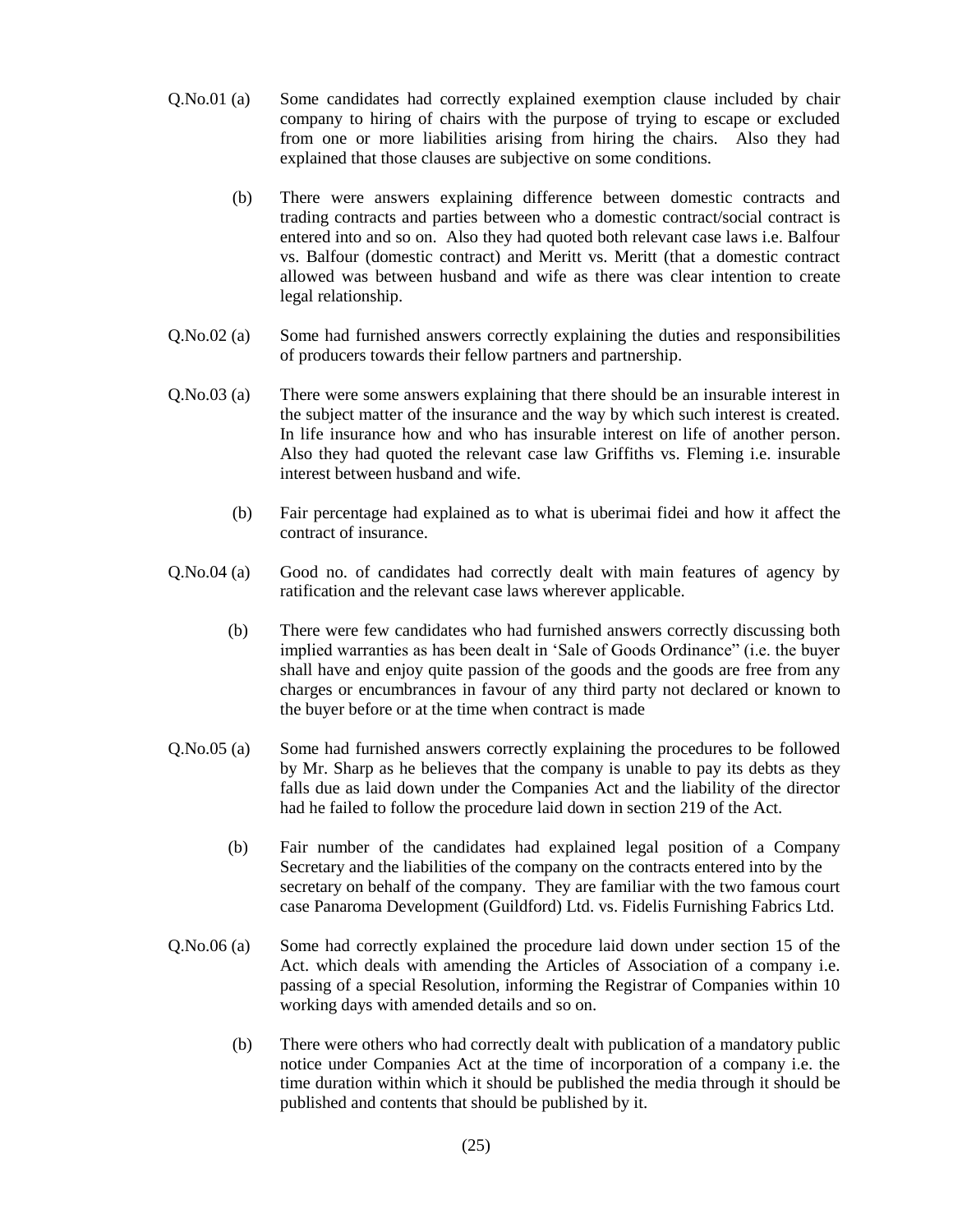- Q.No.07 (a) A minor percentage of candidates had correctly dealt with the procedure to be followed in a voluntarily winding up of a company when the period fixed for the duration of the company by its Articles expires as laid down under section 319, 320 & 343.
	- (b) Large number of candidates had explained the powers given to a liquidator under section 292 of the Companies Act.
- Q.No.08 (a) Only a very few had correctly discussed the procedure to be followed by H & H Co. (Pvt.) Ltd. in changing its current external auditor in keeping with the terms laid down under sections 160 & 161 of the Act.
	- (b) There was hardly any candidate who had properly explained as to what is "Good Corporate Governance" and why Good Corporate Governance is so important for a company. However there were some who had furnished half-baked answers which deserve some marks.
- Q.No.09 Handful of candidates had furnished halfway correct answers for both the parts of the question and there were no fully correct perfect answers for the question.
- Q.No.10 (a) A fair percentage of candidates had furnished answers which had dealt with the method to be followed in reduction of stated capital of a company as laid down under sub sections 1,2,3,4  $\&$  5 of section 59 of the Act which deal passing of special resolution, giving public notice on the prosed reduction at least 60 days before the resolution is passed, obtaining the consent of the creditors where ever applicable limitations applicable for reductions, informing of Registrar of Companies and so on.
	- (b) There were hardly any answers furnished by the candidates which had correctly dealt with provisions with regard to the manner in which a company can give financial assistance for purchase of its own shares as has been explained under section 70 of the Act but there were some candidates who had explained the relevant provisions to certain extent which deserve some marks.

#### (3) **Answers relevant to the questions**

- Q.No.01 (a) Very few had furnished relevant answers correctly discussing the exemption clauses, the purpose of introducing such clauses, conditions applicable for such a clauses how they affect a contract and so on.
	- (b) Handful of candidates had furnished some relevant answers discussing what are domestic/social contracts whether there is any legal binding as their intention of the parties who enter into a domestic contact, the parties between whom those contracts are entered into and so on. They had correctly quoted the relevant two cases which are good examples for a domestic contract and not a domestic contract even though it was between husband and wife.
- Q.No.02 (a) Only a few had discussed the relevant areas as duties and responsibilities of partners towards the partnership and their fellow partners and the legal effect for violation of such duties and responsibilities under partnership law. They had expressed the view that Mr. Sepala is responsible for breach of his duties/responsibilities towards the partnership as a partner.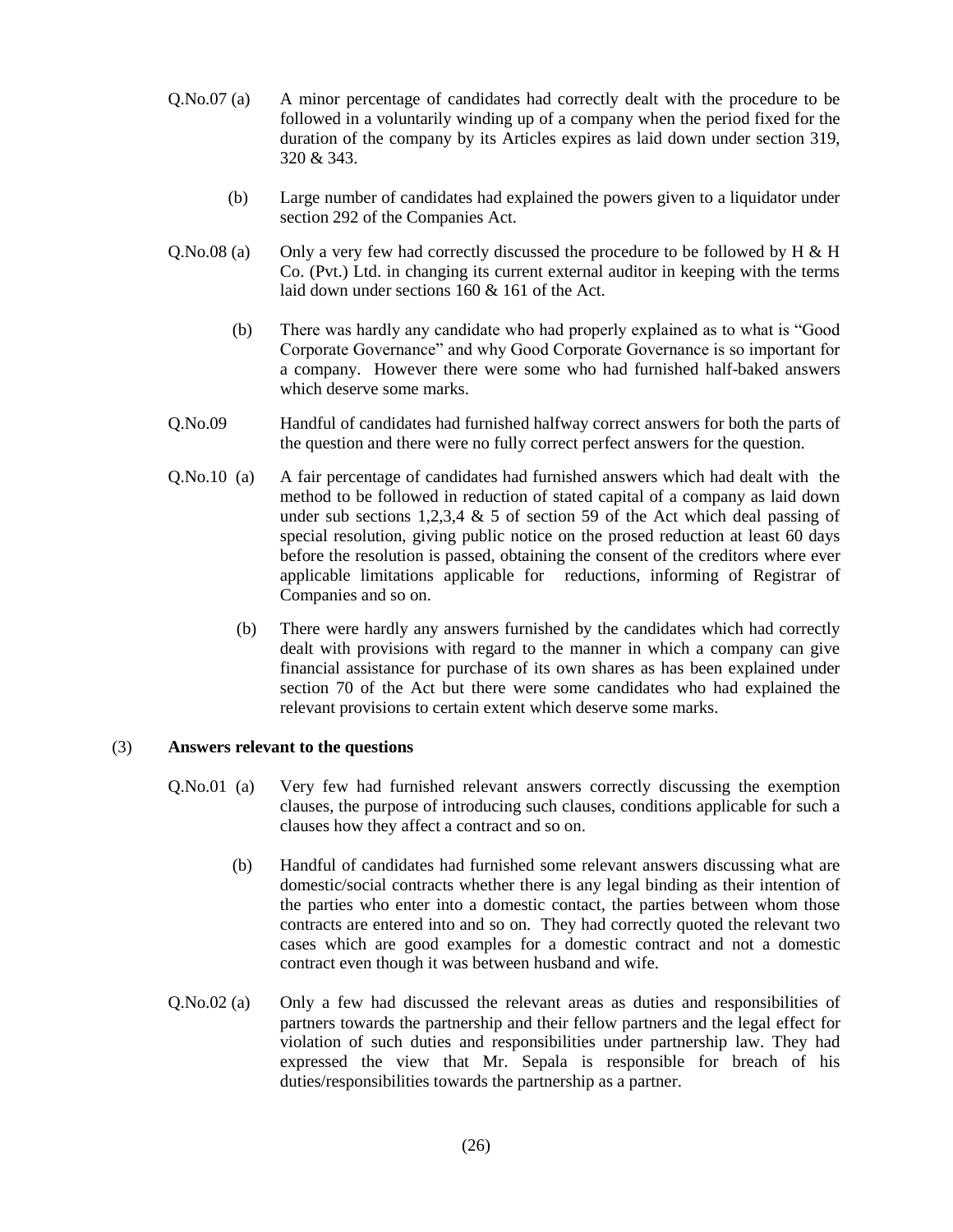- (b) It is only a less than even 2% of the candidates who had furnished same relevant answers correctly explaining that "sharing gross returns along will not create a partnership if any i.e. they had understood the question.
- Q.No.03 Fair percentage of candidates had furnished some relevant answers for both parts of the question.
- Q.No.04 (a) Good number of candidates had furnished relevant answers to part 'c' i.e. "the main features of Agency by ratification, covering the relevant areas.
	- (d) A fair number of candidates had correctly stated the implied warranties in a sale of Goods Contracts.
- Q.No.05 (a) Some candidates had furnished relevant answers as has been laid down under section 219 of Companies Act and had explained that calling a board meeting to consider whether the board should apply to court to wind up the company and to appoint a liquidator or administrator or whether to continue the business of the company. Further the liability of the director who fails act in accordance with section 219 had been explained.
	- (b) A minor percentage had furnished relevant answers explaining secretary's position before Panaroma Case and development after the court decision. Also they had correctly explained company's liability as per above court decision.
- Q.No.06 (a) Fair number of candidates had furnished relevant answers correctly explaining the steps that a company has to follow in altering its articles as has been explained in Companies Act.
	- (b) Similar no. of candidates had furnished relevant answers to part (b) too, explaining that a public notice should be given within 30 working days of incorporation of a company, etc.
	- (c) Only a handful of candidates had furnished some relevant answers to part (a) explaining the procedure laid down under sections 319, 320 and 343 of Companies Act to be followed in voluntarily winding up of a company.
	- (b) Higher percentage of candidates had furnished relevant answers to this part correctly explaining the powers conferred on liquidator by section 292 of Companies Act.
- Q.No.08 (a) There were only few candidates had furnished relevant answers by correctly explaining provisions shown under sections 160 & 161 of the Act explaining relevant areas.
	- (b) Some candidates had furnished half-baked answers for part (b) by explaining some relevant areas on "Good Corporate Governance", like as to how Board of Directors should be comprised of, directors responsibility to have proper systems to maintain high level of transparency and so on.
- Q.No.09 (a) Very few had furnished some relevant answers to this part of the question clearly with the relevant points.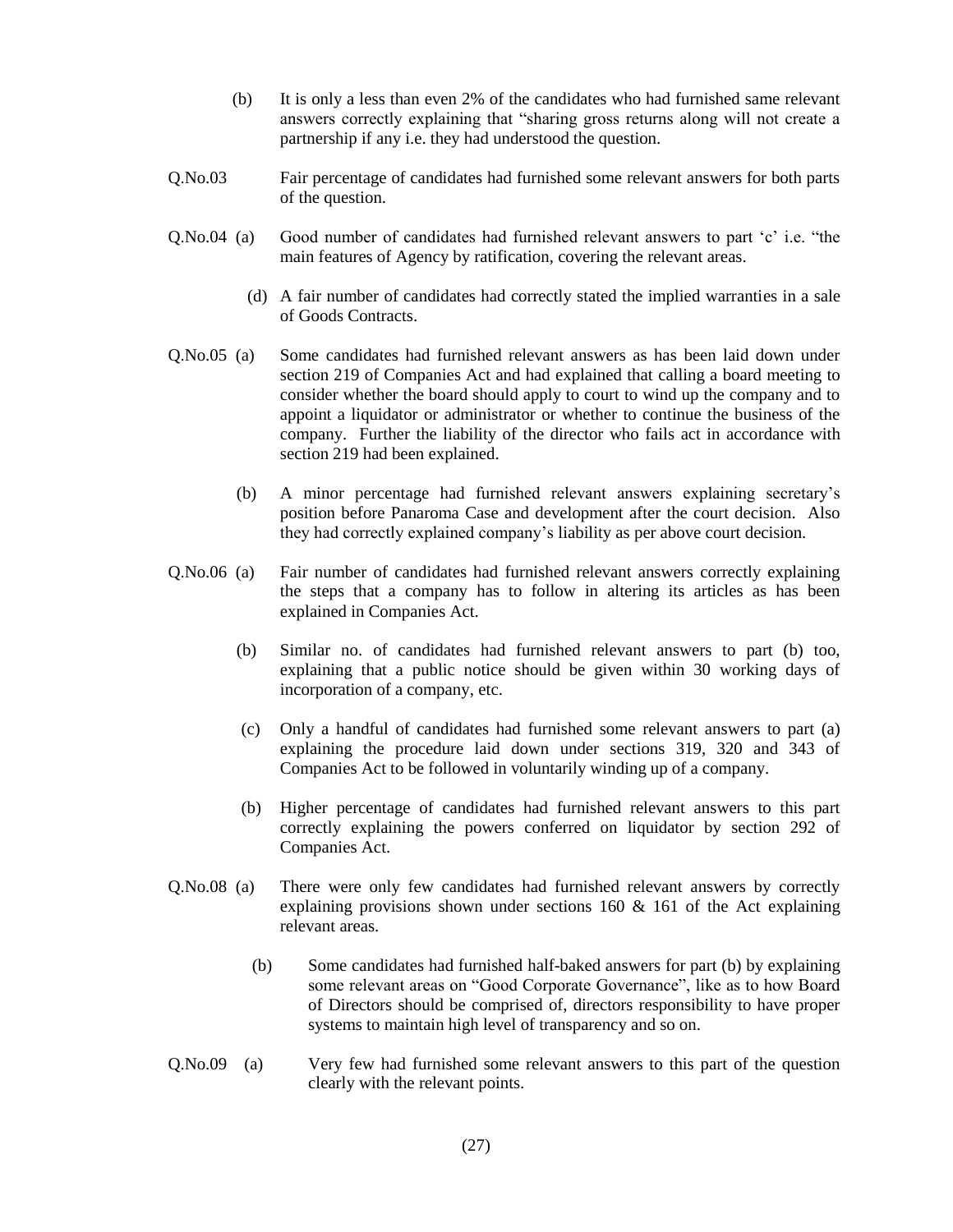Q.No,10 Only handful of candidates are capable of furnishing relevant answers applying the relevant section of the Act for both parts.

# **Subject knowledge of the candidates**

Some candidates have satisfactory knowledge in certain subject areas in commercial/corporate law. It could be observed that different candidates have some knowledge in different subject areas. Few examples for subject areas in which some candidates have satisfactory knowledge are given.

- i. Fair percentage of candidates have fair knowledge in Law of Contract is that if one party has included an exemption clause to a contract the effect on such clause/condition how it have affected for the contract had been correctly discussed.
- ii. A similar percentage of candidates have shown knowledge on what are domestic/social contracts, what are not domestic contracts even though the contract is between two family members. Also to differentiate domestic contracts for commercial/trading contracts, intention to create a legal relationship and so on had been discussed and correct. Case laws for both types of contracts too had been given on examples.
- iii. There was a minor percentage if candidates who had shown some knowledge on duties and responsibilities of a partner to the partnership, right of other partners if one partner had breached of his duties towards partnership and so on had been explained.
- iv. There were good number of candidates who have satisfactory knowledge in insurable interest on whose life i.e. the insured and the subject matter of insurance how this relationship could be applied between two spouses, i.e. husband and wife and so on.
- v. Also there were similar number of candidates who have good knowledge on the term 'Uberimai Fidei' how it would apply in a contract of insurance, the effect in the even for failure to disclose any such circumstance, the duty of the parties to disclose those required information and so on.
- vi. There were large number of candidates who had good knowledge on main features of agency by ratification whilst a lesser number had shown some knowledge on implied. Warranties in a sale of goods contract as laid down under section 13 of sale of Goods Ordinance.
- vii. Also there was a fair percentage who had some reasonable knowledge on provisions laid down under section 219 of the Companies Act which deals with duties of a director who believes that the company is unable to pay its debts as they fall due, and consequences of that particular director fails to take immediate actions in terms of the said section.
- viii. An equal number of candidates had disclosed some knowledge on present position of a company secretary, and the company's liabilities on administration contracts entered by the secretary on behalf of the company. Also they have good knowledge on decision of land mark case Panorama Developments (Guildford) Ltd. vs. Fidelis Furnishers Fabrics Ltd.
- ix. Also there was a good number of candidates who have fair knowledge on section 15 of the Companies Act which deals with the procedure to be followed by a company in altering of its existing Articles of Association and the way it should inform to Registrar of Company on such alterations.
- x. There were similar number of candidates who have some knowledge on publication of a mandatory public notice at the point of incorporation of a company and the details that should be published by the said notice.
- xi. Only handful of candidates have some knowledge on voluntarily winding up of a company when the fixed period for which laid down in articles has expired as laid down under section 319, 320 and 321 of Company Act.
- xii. Very high percentage of candidates have satisfactory knowledge on powers conferred on a liquidator by section 292 of the Act.
- xiii. Only a few candidates have some knowledge on section  $160 \& 161$  of the Act which deals with the procedure to be followed on changing the current Auditor of Limited Liability Company and right of outgoing auditor.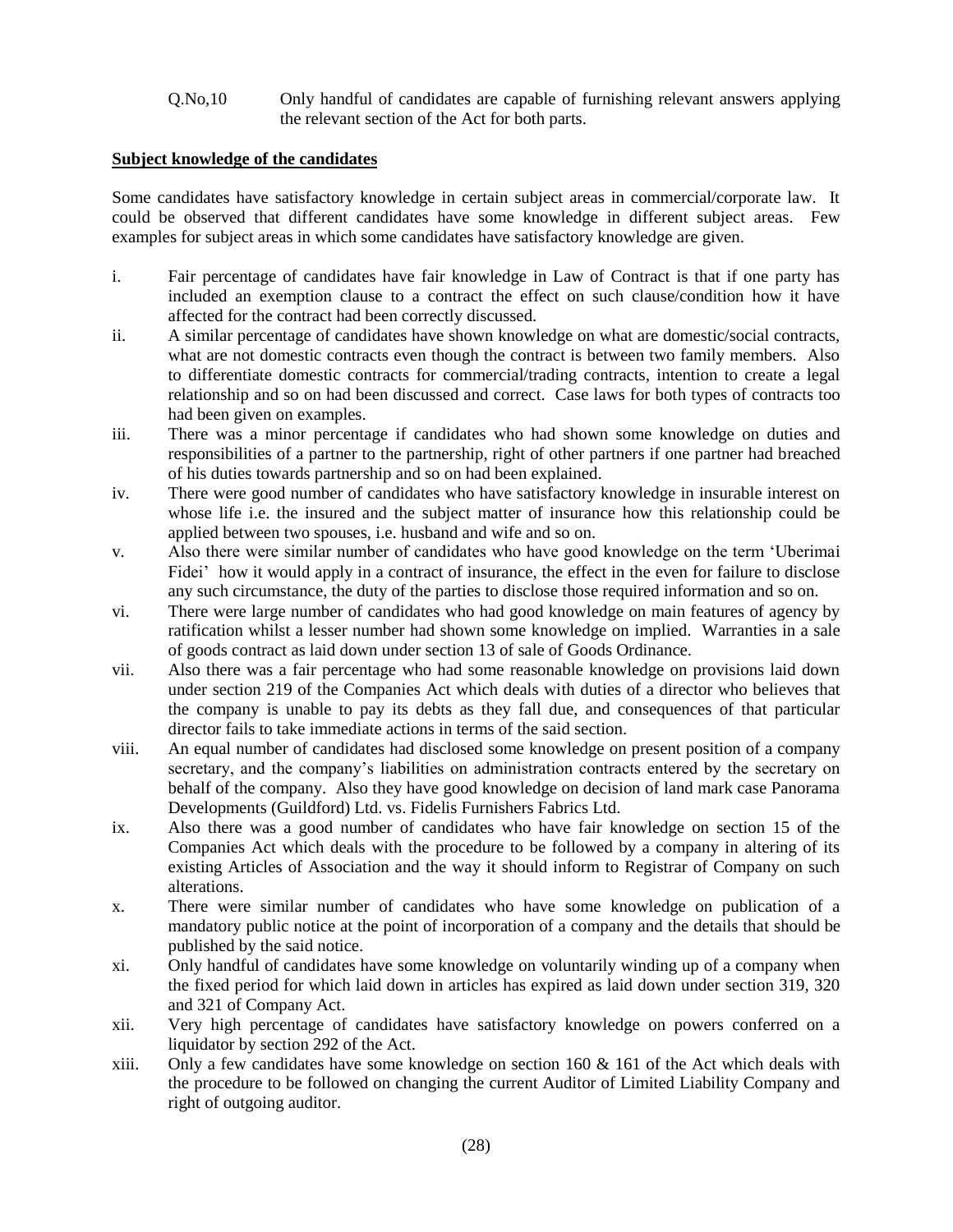- xiv. reasonable no. of candidates have some knowledge on what is Good Corporate Governance, and why it is so important for a company.
- xv. A few candidates have some knowledge on characteristics of a floating charges while a similar number has some knowledge on duties of a receiver in selling company property and in relation to company money.

## **Planning (building) answers**

Very few candidates had planned their answers in a systematic way. Accordingly some candidates had selected the easiest question and started answering it followed by next easiest question and stared answering it followed by next easiest questions and so on. Also 4 to 5 instances could be that a very few had first jotted down the important points for each question and built their answers in an orderly manner which is a good habit followed in answering an examination question paper.

## **What is bad in answers**

Q.No.01 Majority had not properly understood the question correctly, therefore they had not focused their answers on effect on introducing exemption clauses by one party to a contract.

> Also there were others who had not understood the part (b) of the question correctly and they had wasted time to explain what is a contact? Different parties to a contract, i.e. the offeror, offeree. Acceptance, consideration and so on.

- Q.No.02 A very high percentage i.e. more than 80% of the candidates had not properly understood part (b) of the question. They had misunderstood the question and had tried to explain as to what is a partnership, how it can be created, what are the legal requirement to form a legally valid partnership. Corporate contributions sharing profit/losses and so on.
- Q.No.03 Handful of candidates had difficulties in understanding the question correctly. Some had expressed the view that on death of Mrs. Amali the wife does not create a financial loss to Mr. Amal, therefore he cannot claim the policy money and few others had not understood that each spouse has insurable interest on the life of other spouse and they had focused their answers on incorrect directions such as since the death is not a murder (crime) the policy money cannot be claimed and so on. Even there were few who had not understood the term uberrimai Fidei in terms of insurance law.
- Q.No.04 Some candidates noted to have not understood the part (d) of the question in it real sense. Therefore majority of them had focused their answers incorrect directions. Handful of others had not understood even the other 3 parts of the question answered correctly.
- Q.No.05 Straightforward question which can be easily understood by an average candidate in Strategic level, but there were few who had not understood it correctly.
- Q.No.06 Part (a) of the question is very clear and asks to discuss the steps that should be followed by a company when it wishes to alter its Articles, but large number had explained the procedure that should be followed in incorporating of a new company. Specially publishing of public notice at the time of incorporation etc. Also they had explained the procedure to be followed in passing a special resolution in length which are not relevant to the question.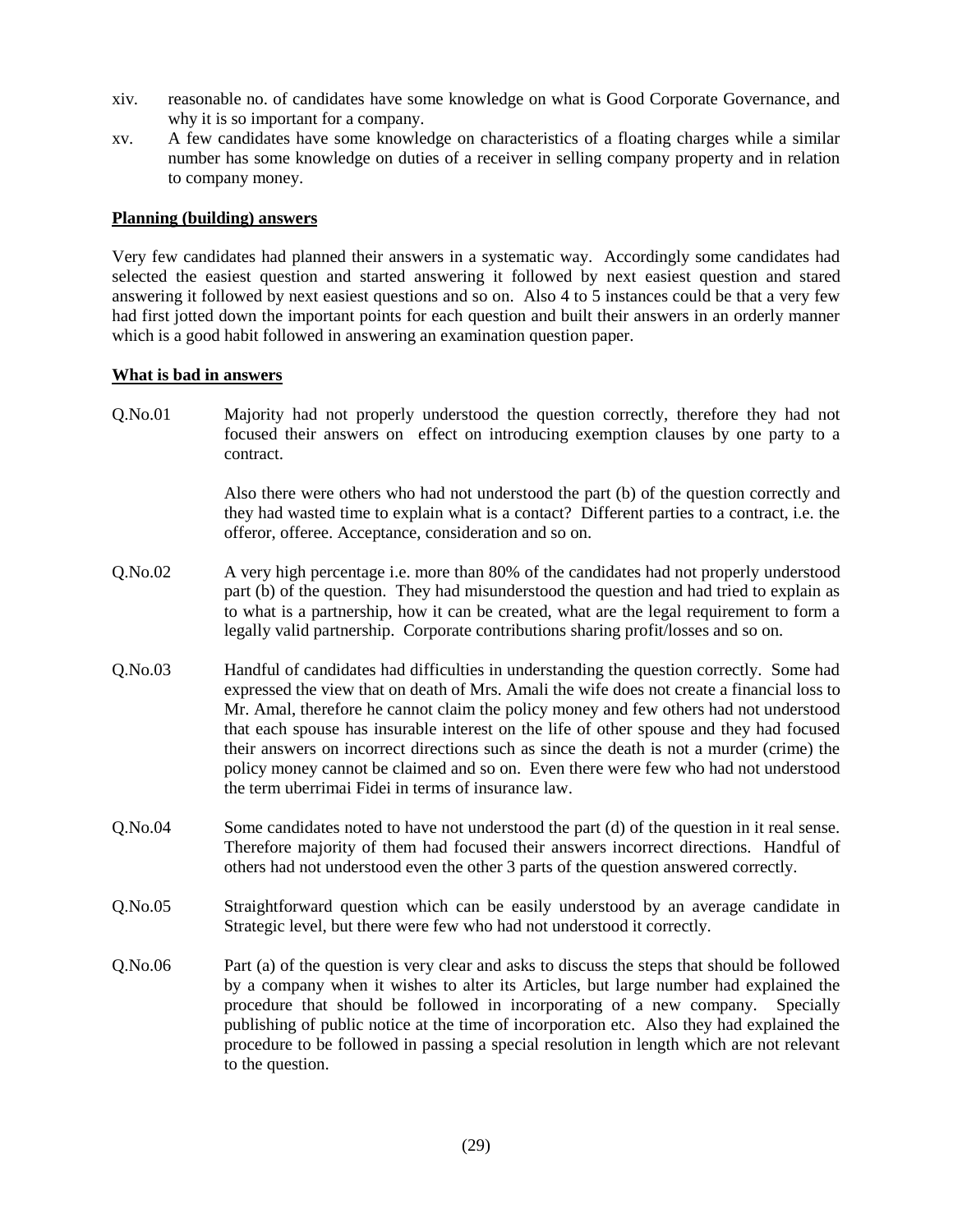Since some candidates failed to understand part (b) correctly they had gone and explained the procedure to be followed by a company immediate after its incorporation, the documents those should be sent to registrar for incorporation of a company and so on.

- Q.No.07 A fair percentage of candidates had failed to understand that the question is asking to explain the procedure to be followed in voluntarily winding up of a company after expiration of its fixed term on stated in articles and they had tried to explain members/creditors voluntarily winding up of a company after expiration of its fixed term as stated in articles and they had tried to explain members/creditors voluntarily winding up or winding up on a court order and so on. Some others had expressed the view that if the directors make a statutory declaration that the company is unable to pay to debts within 12 months. Steps should be taken to wind up the company. Many others had explained areas like list of duties of the liquidator when a company is under liquidation.
- Q.No.08 A fair percentage of candidates have failed to understand part (a) of the question though it is a very straightforward question. The examiner was trying to test the knowledge of candidates on the procedure that is followed in replacing or changing the existing auditors, but many had explained the procedure that should be followed in appointing of the first auditors or filling of a casual vacancy or appointing of an auditor to limited liability company in the normal cause of business and so on.

Few others had misinterpreted the corporate governance as government of a country and discussed the duty of a government towards the wellbeing of its citizen.

- Q.No.09 (a) Very high percentage of candidates had not understood the question correctly. Therefore, they had furnished the answers with their general knowledge which are not much or not at all relevant to the question. What they have tried is to give verbatim meaning of the term "floating changes". In answering to part (b) they have not tried to explain the duties of a receiver in general with their general knowledge.
- Q.No.10 (a) Some candidates had failed to understand the question and had expressed the view that the reduction of stated capital means redemption of redeemable shares i.e. redeeming of preference shares and so on, but they had not explained the correct procedure for reducing of redeemable shares.
	- (b) Large number of candidates had expressed the view that if the ordinary course of business of a company as money lending it can give loans for purchase of its own shares or it giving such financial assistance is in good faith and with the purpose providing such facilities with the expectation of that employees would contribute employees share scheme and become shareholders of the company, the company can give financial assistance for purchase of its own shares and so on.

#### **Position (quality) of answers**

- Q.No.01 Since majority has not understood the question correctly the standard of answers are not up to expectations. Instead of explaining the effect on exemption clauses introduced to a contract they had focused their answers in some other irrelevant directions such as effect on implied conditions and warranties laid down in sale of goods ordinance. There were some others who had dealt with following areas.
	- (a) Importance of signing the receipt issued by the company to Mr. Roxey to be legally binding documents.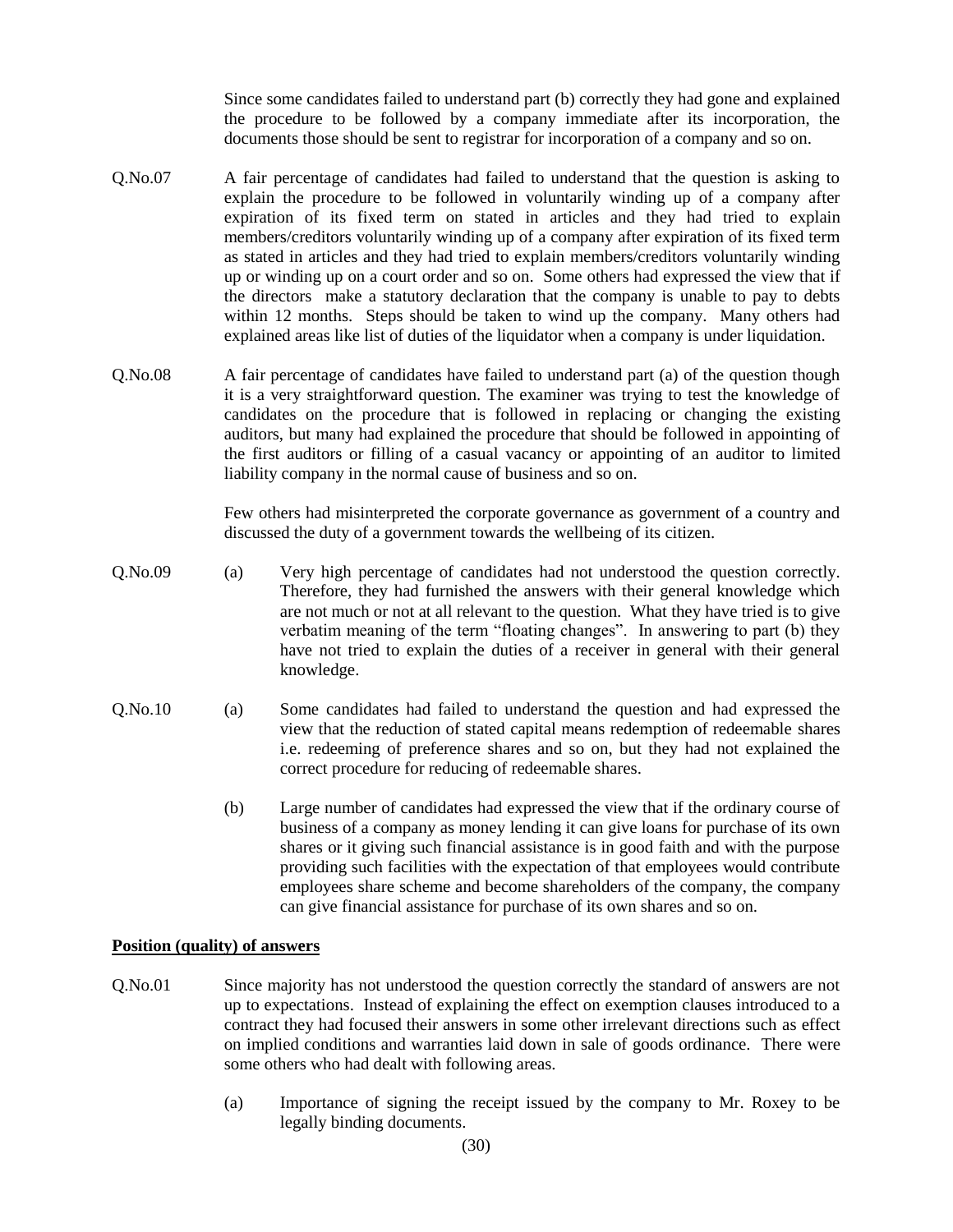(b) Failure of Mr. Roxey to read the contents of the receipt is a shortcoming from Roxey's side and so on.

Position of answers furnished to part (b) by some of the candidates is vary. They are not much capable to explain correctly as to what is a domestic social contact, contracts entered into between two family members that could be treated as a domestic contract and a contract between two family members who had the intention of creating a legally binding contract and so on.

- Q.No.02 (a) Answers furnished by fair percentage of candidates are not up to expectations. Some candidates even went on explaining that Gunapala is not entitled to claim share of profit from Mr. Sepala who had negotiated a new agreement with IOC for him to continue the same business as sole trader since it is a completely new business and so on.
	- (b) Answers furnished by more than 80% of the candidates are not in an acceptable standard. Instead of discussing the statement "sharing gross returns will not create a partnership" they had focused their answers on direction of, forming of a partnership restrictions on forming of partnership, liabilities of each partner their duties, rights, share of net profits/losses and so on.
- Q.No.03 (i) Position quality of answers furnished by some candidates is not up to expectation.
	- (ii) Capability to explain correctly, what is insurable interest is very poor.
	- (iii) Though some had correctly quoted Griffiths vs Flemings the facts of the case had not discussed.
	- (iv) The term "Uberimae Fidei" had not been defined in terms applicable in insurance law.
	- (v) The effect of non-disclosure of material facts in an insurance contract had not been explained correctly.
	- (vi) In discussing facts in contract of insurance the correct and appropriate terms had not been used and so on.
- Q.No.04 Quality of answers is very poor except answers for part (c) of the question i.e. main features of agency by ratification. As the candidates are not much familiar with subject areas, they had presented their own presumed answers. Specially for part (a), (b) and (d). Accordingly some areas they have discussed in answering those parts are.
	- (a) Converting black money into white money.
	- (b) Bill of lading in a negotiable instrument. It is used in international trading activities.
	- (c) Instead of discussing "implied warranties" they had dealt with implied conditions as laid down in Sale of Goods Ordinance.
- Q.No.05 Position/quality of the answers furnished by the majority is below the average. They are not much capable of producing proper answers for both the parts. Some candidates had expressed the view that Mr. Sharp should call for a members meeting although he should call for a board meeting to discuss the position, if he believes that the company is unable to pay its debts as they fall due. If he fails to call a meeting Mr. Sharp is personally liable to creditors. Some others had expressed the view that the company kitchen suppliers Ltd is not liable to pay hiring charges since Miss Kusum had used these equipment for her personal use, or she should have obtained prior approval from Board of Directors to have the equipment from third parties and so on.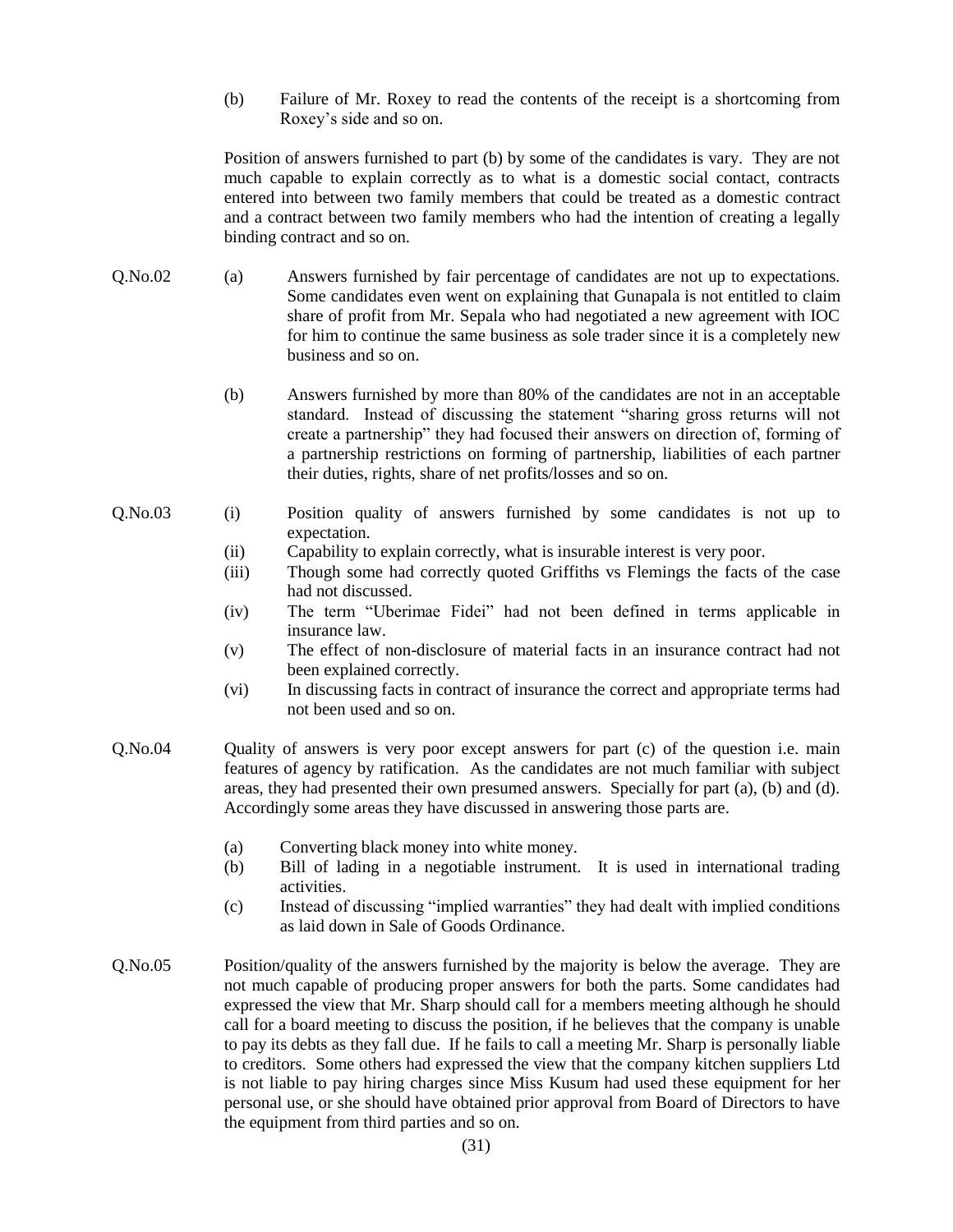- Q.No.06 Quality answers produced for both parts by higher percentage of candidates are very poor. They are not capable of writing well acceptable answers for both pars although only a minor percentage had furnished some answers which are relevant to the question to certain extent.
- Q.No.07 The standard of answers furnished by over 75% of the candidates for part (a) of the question is in very poor position. Further some answers furnished by a minor percentage for part (b) are in poor quality. Also it is a fact that some candidates are not competent to furnish the answer to the point though they have some knowledge in the subject area. For e.g. although they are aware that question regarding voluntarily winding up some had explained winding up under court order or winding up under supervision of the court and soon.
- Q.No.08 In answering to part (a) of the question instead of explaining procedure to be followed in changing or replacing the existing auditors of a company they had explained appointing of first auditors to company, authority vested by Registrar of Companies to appoint an auditor to a company in filling a casual vacancy, procedure followed in appointing of an auditor for a company in normal cause of business obtaining the consent of the auditor for the appointment for re-appointment and so on had been discussed.
- Q.No.09 Quality on the standard of answers for both parts is very much below the average. They are not much familiar with the areas listed by the question, therefore, had tried to furnished some answers with their general knowledge on floating charges and duties of a receiver which do not deserve marks as they are not relevant to the question.
- Q.No.10 Answers produced by majority are not in an acceptable quality. They are not much competent to furnish some acceptable answers complying with the provisions laid down under section 59 (reduction of stated capital) and section 70 (giving financial assistance for purchase of its own shares) indicating that they are not familiar with the said sections. Under the circumstances they had furnished their own assumed answers for both parties which do not deserve marks as they are not relevant to the question.

## **Subject knowledge of the candidates**

When considered the overall performance the subject knowledge of the candidates is very much below the expectation from the Strategic Level candidates. Some candidates have an average knowledge in Commercial Law whilst few others have similar knowledge in Corporate Law. Few examples are given below;

- i. Examiner had expected to discuss the introducing of exemption clauses by one party to contract with effect of which to the contract but they had discussed the implied conditions/warranties on sale of goods, or of signing of the receipt issued for first charges paid by Mr. Roxy.
- ii. Some others are not much familiar with the 2 important counter decisions relevant to social/trading contracts.
- iii. There were few some others who do not have proper knowledge in rules applicable in operation of a partnership.
- iv. Large number of candidates is not competent understand and decide as to whether the sharing gross returns create a partnership or not.
- v. Knowledge in money laundering and its application in Sri Lanka and Bill of Lading of then is very poor. Also they are not familiar with implied warranties under sale of Goods Ordinance and had dealt with implied conditions.
- vi. A fair percentage is not familiar with section 219 of Companies Act which deals with situation when it appears to a director that the company is unable to pay its debts as they fall due.